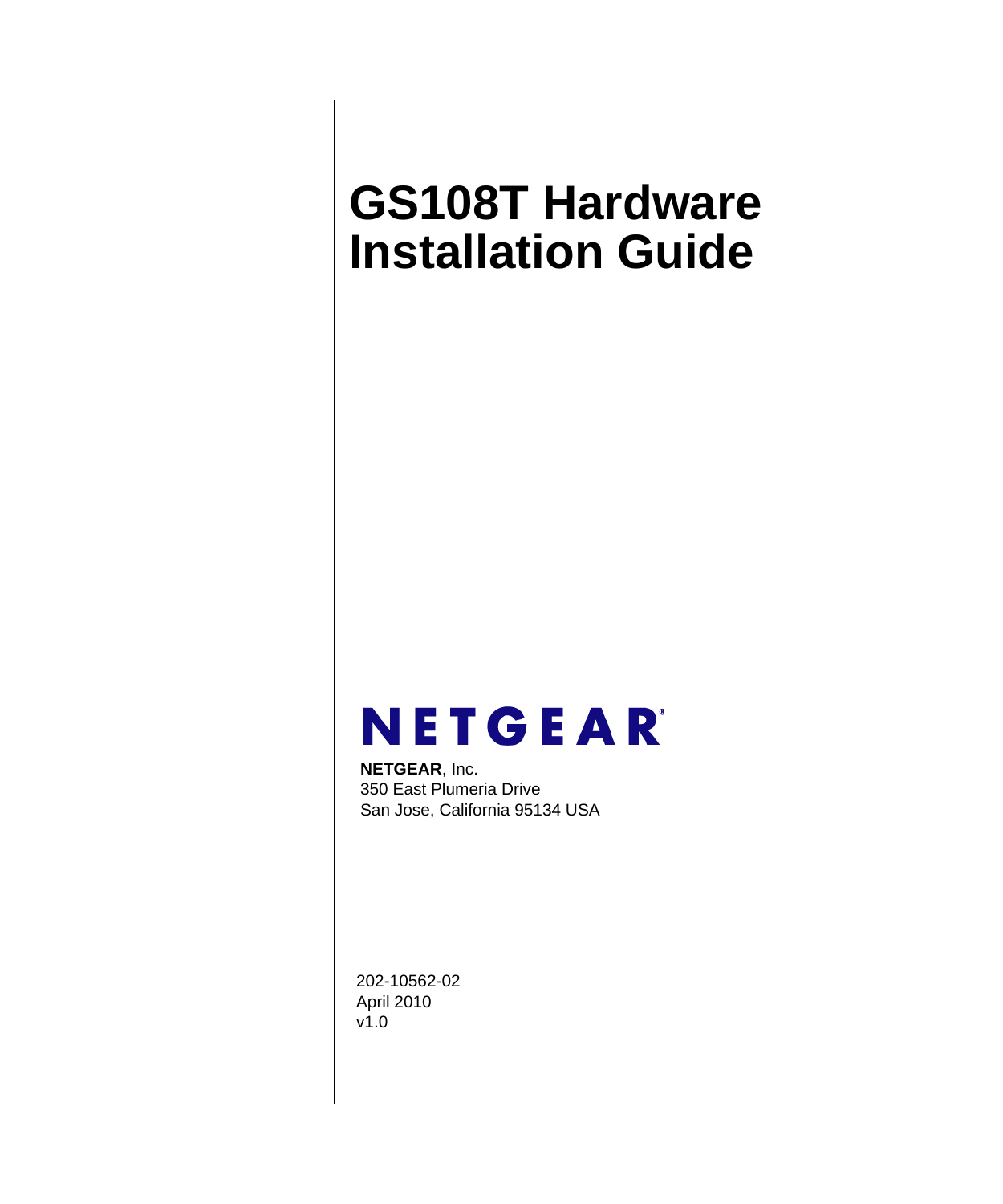© 2010 by NETGEAR, Inc. All rights reserved.

### **Trademarks**

NETGEAR, the NETGEAR logo, and Auto Uplink are trademarks or registered trademarks of NETGEAR, Inc. Microsoft, Windows, and Windows NT are registered trademarks of Microsoft Corporation. Other brand and product names are registered trademarks or trademarks of their respective holders. Portions of this document are copyright Intoto, Inc.

### **Statement of Conditions**

In the interest of improving internal design, operational function, and/or reliability, NETGEAR reserves the right to make changes to the products described in this document without notice.

NETGEAR does not assume any liability that may occur due to the use or application of the product(s) or circuit layout(s) described herein.

#### **Certificate of the Manufacturer/Importer**

It is hereby certified that the GS108T Smart Switch has been suppressed in accordance with the conditions set out in the BMPT-AmtsblVfg 243/1991 and Vfg 46/1992. The operation of some equipment (for example, test transmitters) in accordance with the regulations may, however, be subject to certain restrictions. Please refer to the notes in the operating instructions.

The Federal Office for Telecommunications Approvals has been notified of the placing of this equipment on the market and has been granted the right to test the series for compliance with the regulations.

#### **Product and Publication Details**

| <b>Model Number:</b>               | GS108T                     |
|------------------------------------|----------------------------|
| <b>Publication Date:</b>           | April 2010                 |
| <b>Product Family:</b>             | <b>Smart Switch</b>        |
| <b>Product Name:</b>               | <b>GS108T Smart Switch</b> |
| <b>Home or Business Product:</b>   | <b>Business</b>            |
| Language:                          | English                    |
| <b>Publication Part Number:</b>    | 202-10562-02               |
| <b>Publication Version Number:</b> | 1. $\Omega$                |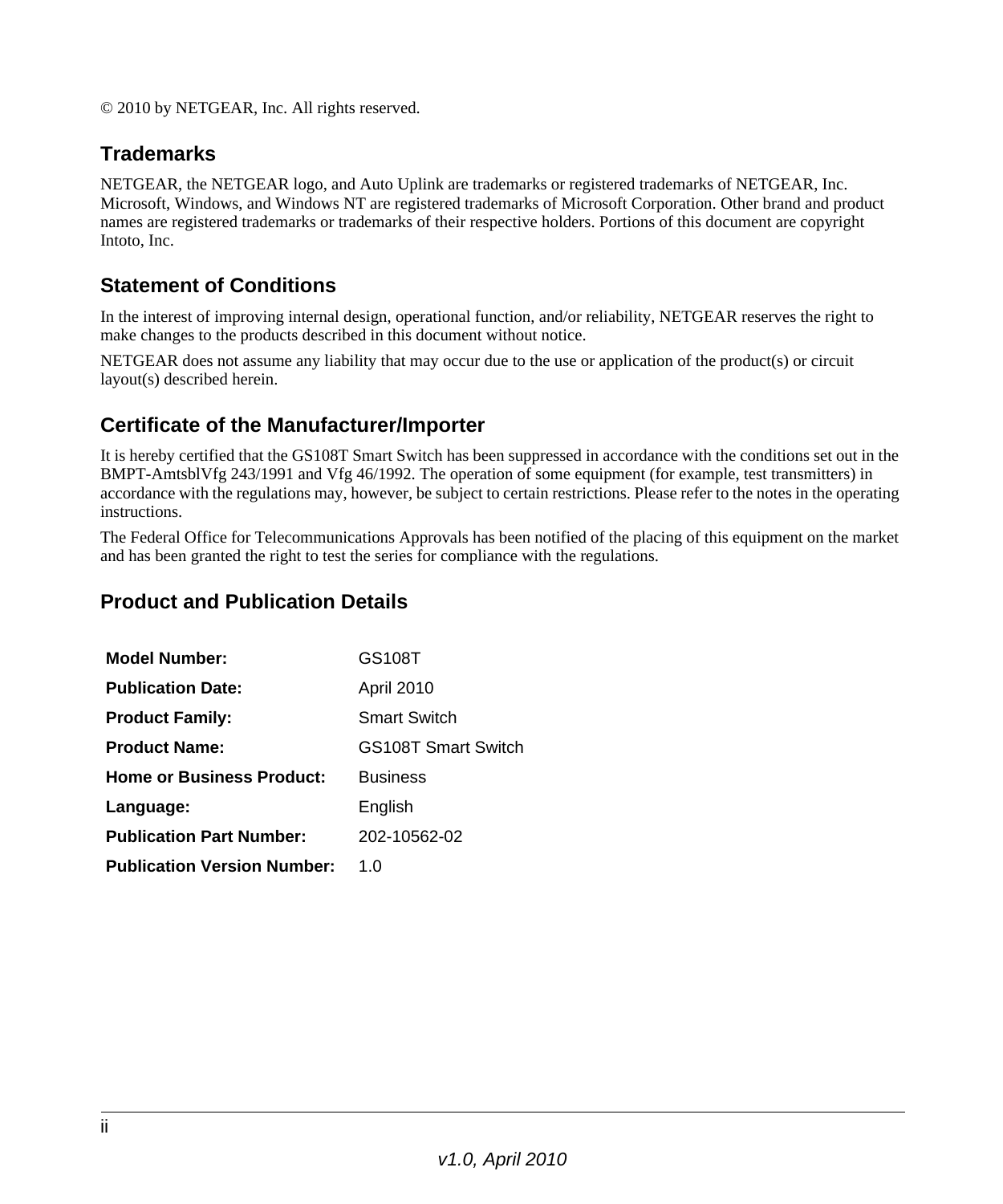## **Contents**

### **GS108T Hardware Installation Guide**

| <b>About This Manual</b>                        |         |
|-------------------------------------------------|---------|
|                                                 |         |
|                                                 |         |
|                                                 |         |
| <b>Chapter 1</b><br><b>Introduction</b>         |         |
|                                                 |         |
|                                                 |         |
|                                                 |         |
|                                                 |         |
| <b>Chapter 2</b><br><b>Physical Description</b> |         |
|                                                 |         |
|                                                 |         |
|                                                 |         |
|                                                 |         |
|                                                 |         |
|                                                 |         |
|                                                 |         |
|                                                 |         |
|                                                 |         |
| <b>Chapter 3</b><br><b>Applications</b>         |         |
|                                                 | $3 - 1$ |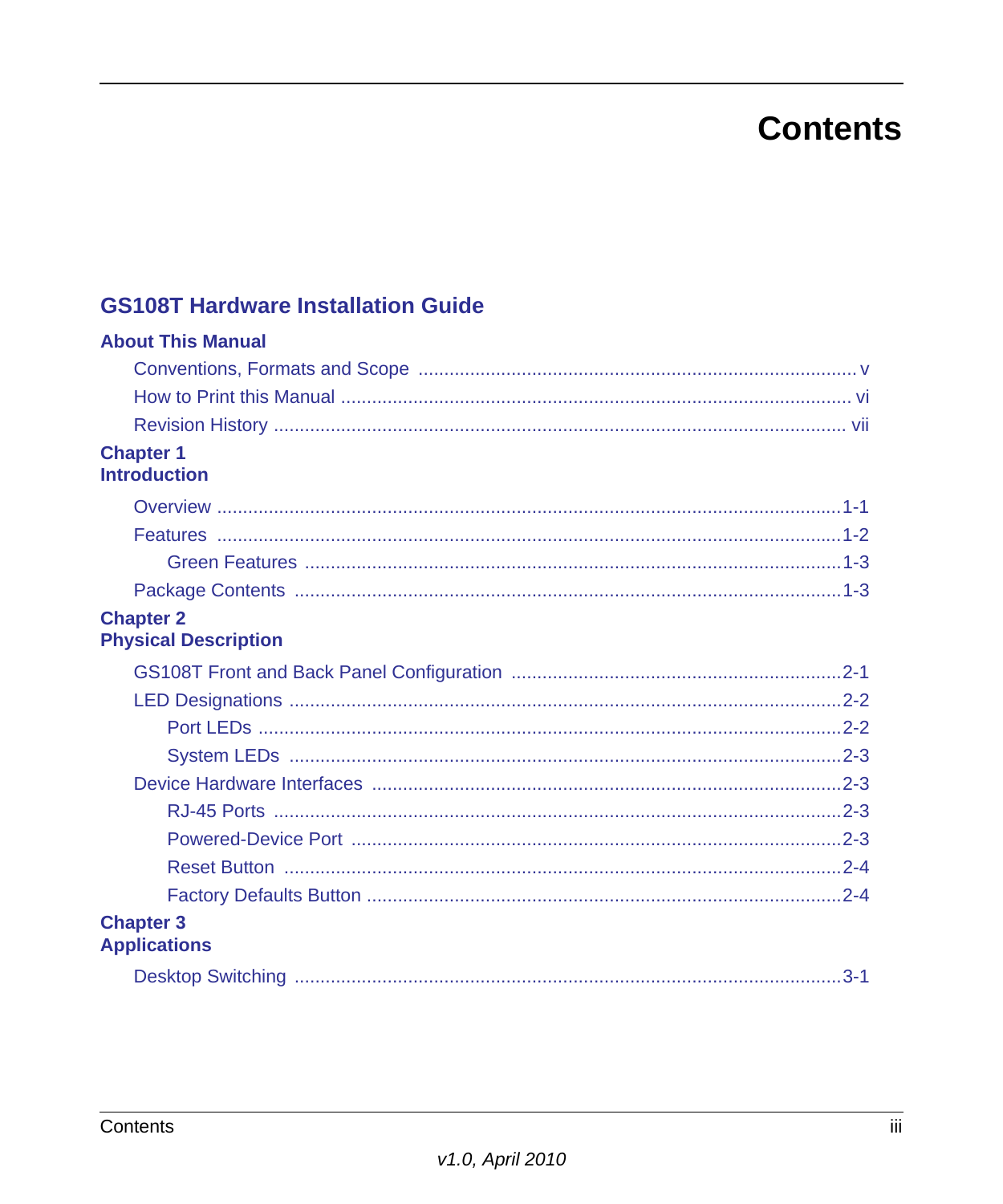# **Chapter 4**<br>Installation

| Step 6: Managing the Switch using a Web Browser or the PC Utility 4-5 |  |
|-----------------------------------------------------------------------|--|
| <b>Appendix A</b><br><b>Troubleshooting</b>                           |  |
|                                                                       |  |

| <b>nnondiv D</b> |  |
|------------------|--|

# **Appendix B<br>Technical Specifications**

**Index**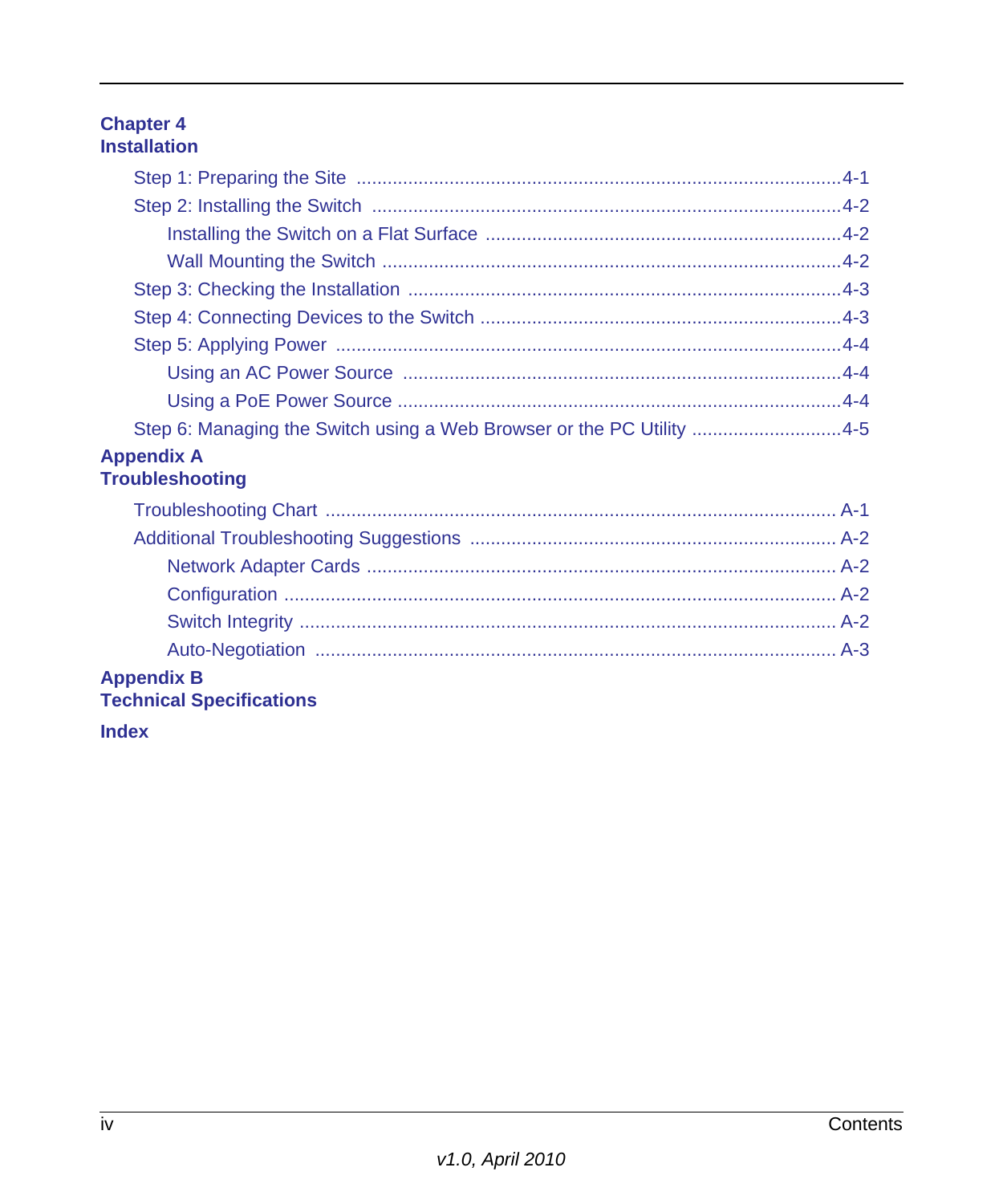## **About This Manual**

<span id="page-4-0"></span>The *NETGEAR® ProSafe*TM *GS108T Hardware Installation Guide* describes how to install and power on the GS108T Smart Switch. The information in this manual is intended for readers with intermediate computer and Internet skills.

## <span id="page-4-1"></span>**Conventions, Formats and Scope**

The conventions, formats, and scope of this manual are described in the following paragraphs:

**Typographical Conventions.** This manual uses the following typographical conventions:

| Italic      | Emphasis, books, CDs, file and server names, extensions |
|-------------|---------------------------------------------------------|
| <b>Bold</b> | User input, IP addresses, GUI screen text               |
| Fixed       | Command prompt, CLI text, code                          |
| italic      | URL links                                               |

• **Formats.** This manual uses the following formats to highlight special messages:



**Note:** This format is used to highlight information of importance or special interest.



**Tip:** This format is used to highlight a procedure that will save time or resources.



**Warning:** Ignoring this type of note may result in a malfunction or damage to the equipment.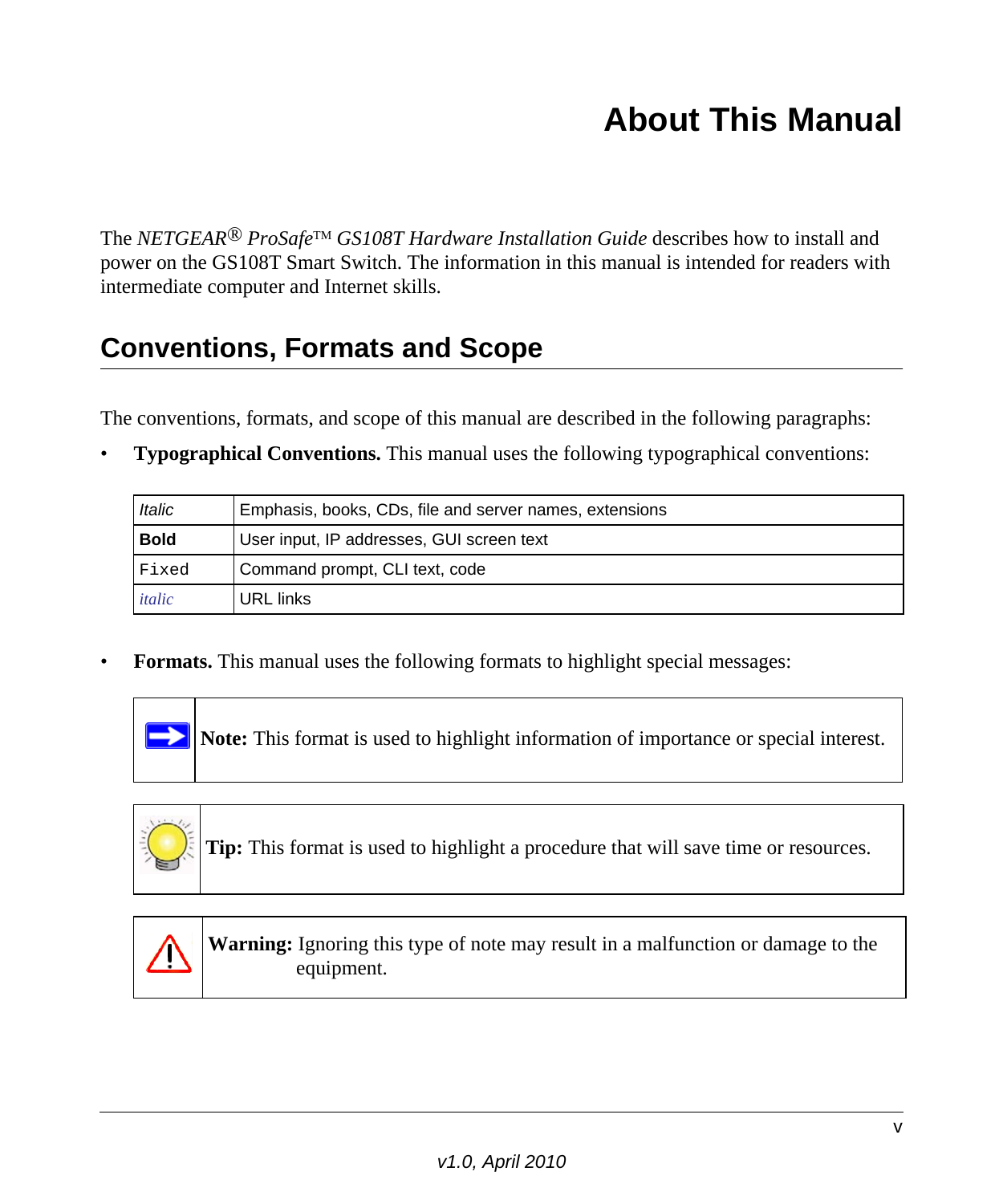

**Danger:** This is a safety warning. Failure to take heed of this notice may result in personal injury or death.

• **Scope.** This manual is written for the GS108T Smart Switch according to these specifications:

| l Product Version.      | <sup>1</sup> GS108T Smart Switch |
|-------------------------|----------------------------------|
| Manual Publication Date | <b>April 2010</b>                |

**Note:** Product updates are available on the NETGEAR, Inc. website at *[http://kbserver.netgear.com/main.asp](http://kbserver.netgear.com/products/WPN824.asp)*.

## <span id="page-5-0"></span>**How to Print this Manual**

Your computer must have the free Adobe Acrobat reader installed in order to view and print PDF files. The Acrobat reader is available on the Adobe Web site at *<http://www.adobe.com>*.

Click the print icon in the upper left of your browser window.



**Tip:** If your printer supports printing two pages on a single sheet of paper, you can save paper and printer ink by selecting this feature.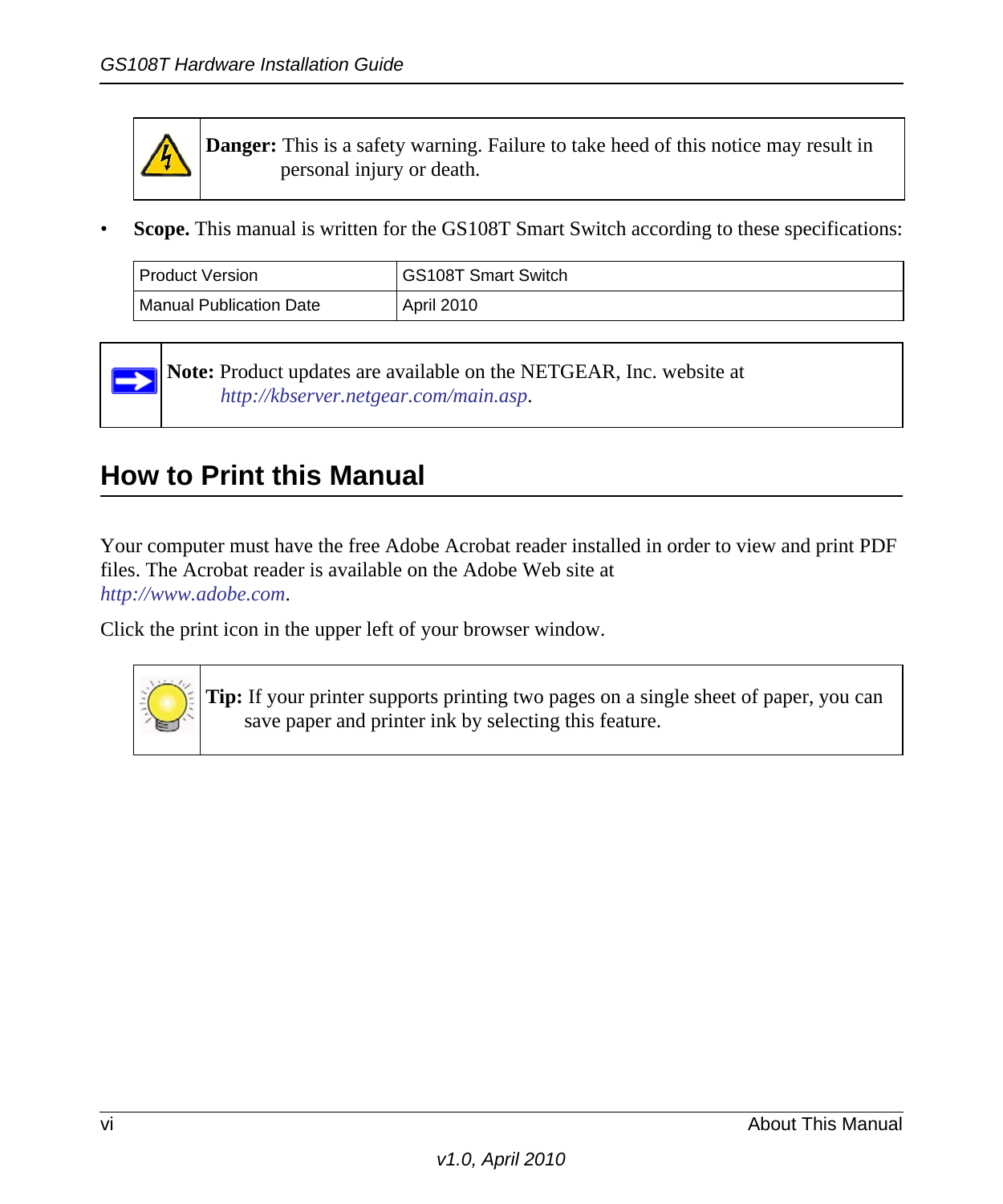## <span id="page-6-0"></span>**Revision History**

| <b>Part Number</b> | <b>Version</b><br><b>Number</b> | <b>Date</b>       | <b>Description</b>                                                                                                                                                                                                     |
|--------------------|---------------------------------|-------------------|------------------------------------------------------------------------------------------------------------------------------------------------------------------------------------------------------------------------|
| 202-10248-01       | 1.0                             | March 2007        | Initial release                                                                                                                                                                                                        |
| 202-10562-01       | 1.0                             | January 2010      | Hardware v2.0 and new software features including:<br>• DoS protection<br>• DHCP filtering<br>• Voice VLAN<br>• Auto-VoIP<br>• DiffServ<br>• MAC filtering<br>• Protected ports<br>• MAC and standard/extended IP ACLs |
| 202-10562-02       | 1.0                             | <b>April 2010</b> | Corrected power supply specification                                                                                                                                                                                   |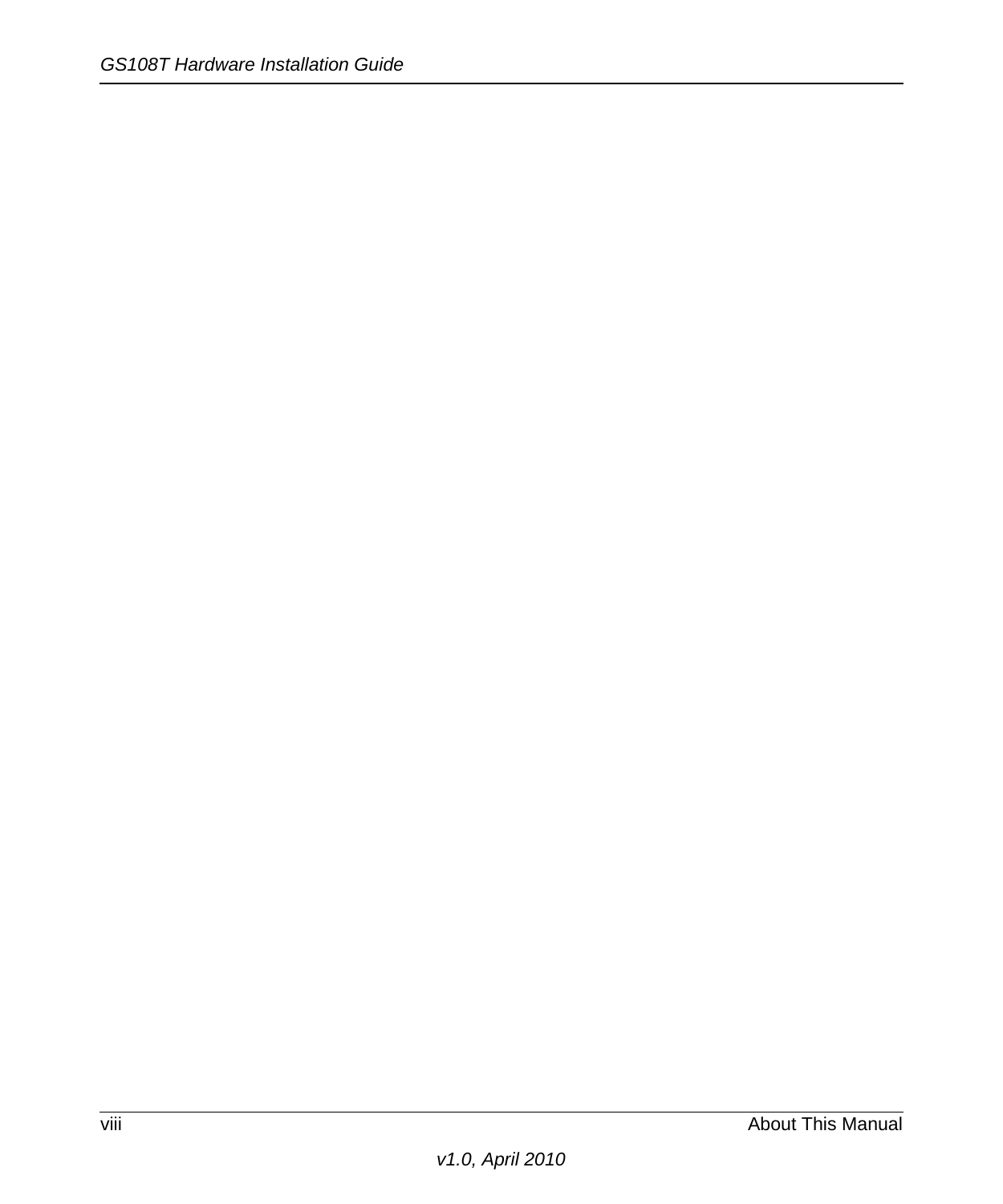## **Chapter 1 Introduction**

<span id="page-8-0"></span>Congratulations on the purchase of your GS108T Gigabit Smart Switch. The GS108T Smart Switch is a state-of-the-art, high-performance, IEEE-compliant network solution designed for users who require a small desktop switch and want the power of Gigabit connectivity to eliminate bottlenecks, boost performance, and increase productivity. To simplify installation, the switch is shipped ready for use out of the box.

This chapter serves as an introduction to the GS108T Smart Switch and provides the following information:

- **[Overview](#page-8-1)**
- **[Features](#page-9-0)**
- [Package Contents](#page-10-1)

## <span id="page-8-6"></span><span id="page-8-1"></span>**Overview**

This Installation Guide is for the GS108T Gigabit Smart Switch. This product offers support for eight 10/100/1000 Mbps auto-sensing ports.

<span id="page-8-4"></span>Using Gigabit ports, high-speed connections can be made to a server or network backbone. For example:

- <span id="page-8-5"></span><span id="page-8-3"></span>• Linking to high-speed servers
- Providing 10/100/1000 Mbps copper connectivity

<span id="page-8-10"></span><span id="page-8-9"></span><span id="page-8-8"></span><span id="page-8-7"></span><span id="page-8-2"></span>The GS108T Smart Switch also provides the benefit of administrative management with a complete package of features for the observation, configuration, and control of the network. With a Web-based Graphical User Interface (GUI), the switch's many capabilities can be viewed and used in a simple and intuitive manner. The switch's management features include configuration for port and switch information, VLAN for traffic control, port trunking for increased bandwidth, and Class of Service (CoS) for traffic prioritization. These features provide better understanding and control of the network. Initial discovery of the switch on the network requires the Smart Control Center program, a utility that runs on a PC.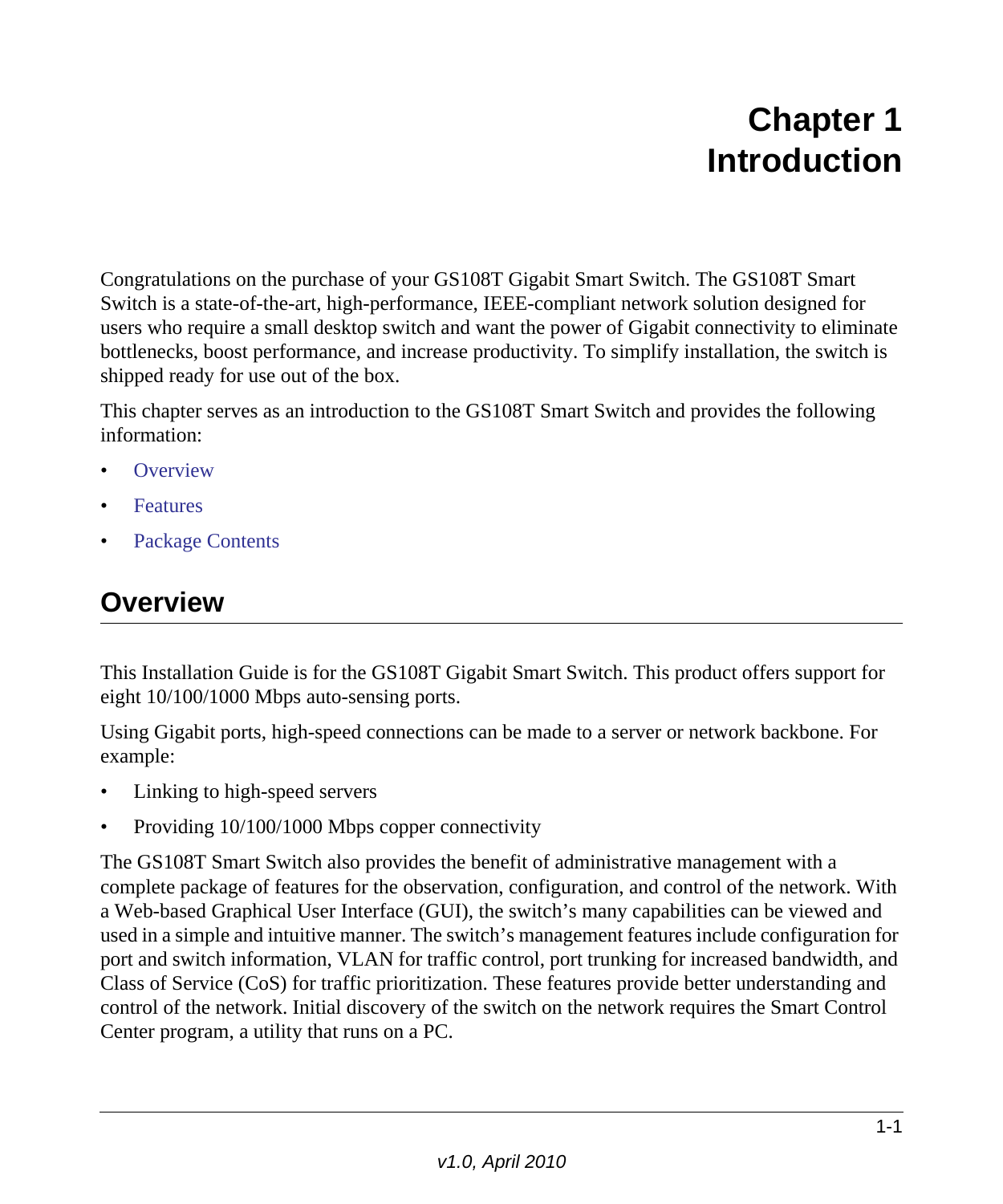<span id="page-9-21"></span><span id="page-9-15"></span><span id="page-9-14"></span><span id="page-9-8"></span><span id="page-9-7"></span>The GS108T Smart Switch is a free-standing switch. It is IEEE-compliant and offers low latency for high-speed networking. All ports can automatically negotiate to the highest speed. This capability makes the switch ideal for environments that have a mix of Ethernet, Fast Ethernet, or Gigabit Ethernet devices. In addition, all RJ-45 ports operate in half-duplex or full-duplex mode. The maximum segment length is 328 feet (100 meters) over Category 5 Unshielded Twisted-Pair (UTP) cable.

## <span id="page-9-0"></span>**Features**

<span id="page-9-4"></span>The following list identifies the key features of the GS108T Smart Switch.

- Eight RJ-45 10/100/1000 Mbps auto sensing Gigabit switching ports.
- The devices support full NETGEAR Smart Switch functionality.
- <span id="page-9-13"></span><span id="page-9-12"></span><span id="page-9-11"></span><span id="page-9-9"></span><span id="page-9-3"></span><span id="page-9-2"></span><span id="page-9-1"></span>• The devices provide full compatibility with IEEE standards:
	- **IEEE 802.3i, (10BASE-T)**
	- IEEE 802.3u (100BASE-TX)
	- **IEEE 802.3ab (1000BASE-T)**
	- **IEEE 802.3x (Full-duplex flow control)**
	- **IEEE 802.3af (Power over Ethernet)**
- <span id="page-9-19"></span><span id="page-9-10"></span><span id="page-9-5"></span>• Auto-sensing and auto-negotiating capabilities for all ports.
- Auto Uplink™ on all ports to make the right connection.
- <span id="page-9-17"></span><span id="page-9-16"></span>• Automatic address learning function to build the packet-forwarding information table. The table contains up to 4K Media Access Control (MAC) addresses.
- <span id="page-9-18"></span>• Store-and-Forward transmission to remove bad packets from the network.
- Full-duplex IEEE 802.3x pause frame flow control.
- Active flow control to minimize packet loss/frame drops.
- <span id="page-9-6"></span>• Half-duplex back-pressure control.
- Per port LEDs, power LED.
- <span id="page-9-20"></span>• NETGEAR Green product series.
- External 12V/1A PA or power obtained from IEEE 802.3af PSE.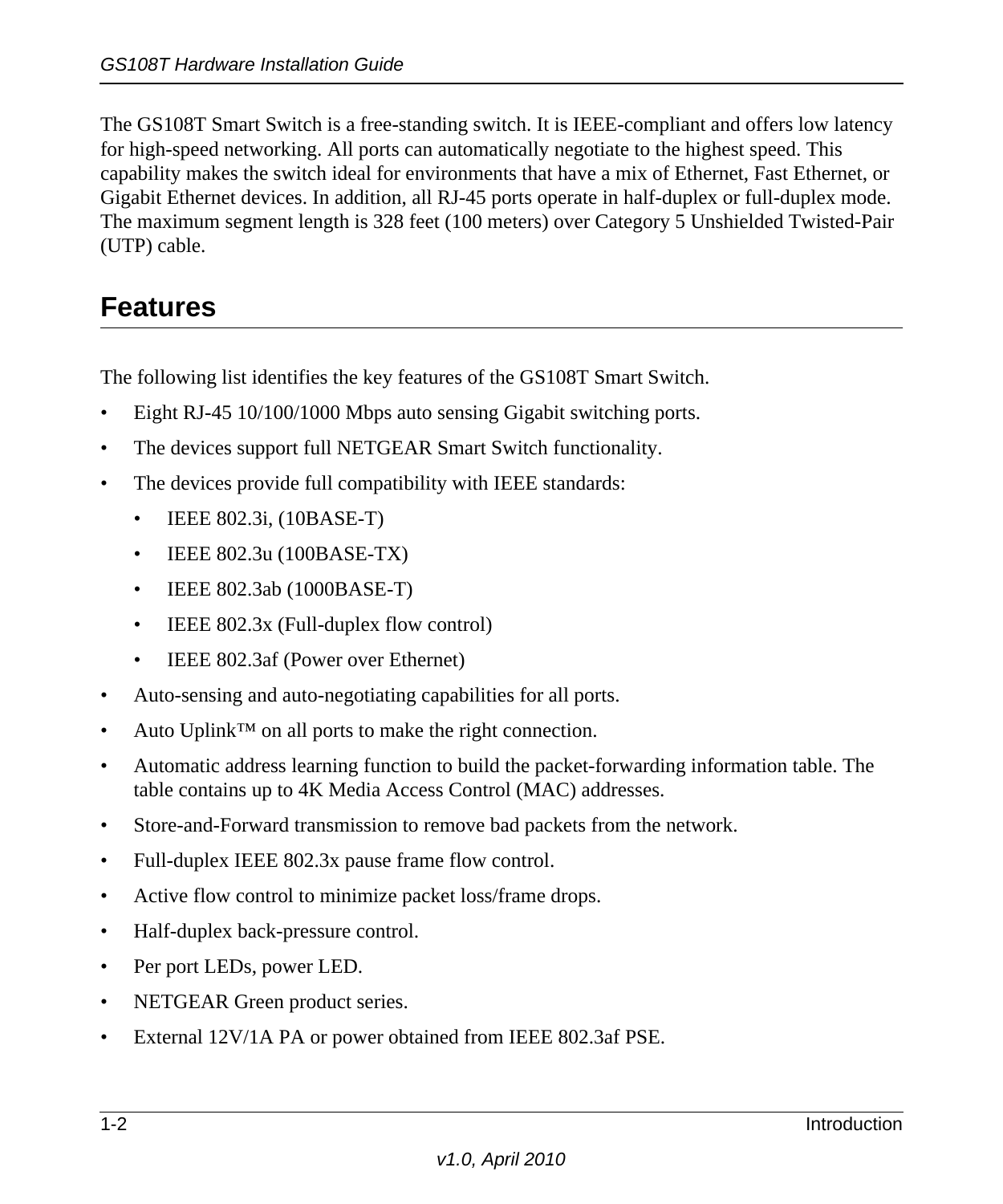## <span id="page-10-0"></span>**Green Features**

The GS108T Smart Switch supports the following power-saving features:

- The power consumption automatically adjusts based on the RJ-45 cable length.
- Each port is configured to automatically power down when the port link is down.

## <span id="page-10-3"></span><span id="page-10-1"></span>**Package Contents**

[Figure](#page-10-2) 1-1 shows the package contents of the GS108T Gigabit Smart Switch.



### <span id="page-10-2"></span>**Figure 1-1**

Verify that the package contains the following:

- GS108T Gigabit Smart Switch
- <span id="page-10-5"></span>• Rubber footpads for tabletop installation
- Wall mounting screws (2)
- <span id="page-10-4"></span>• External power supply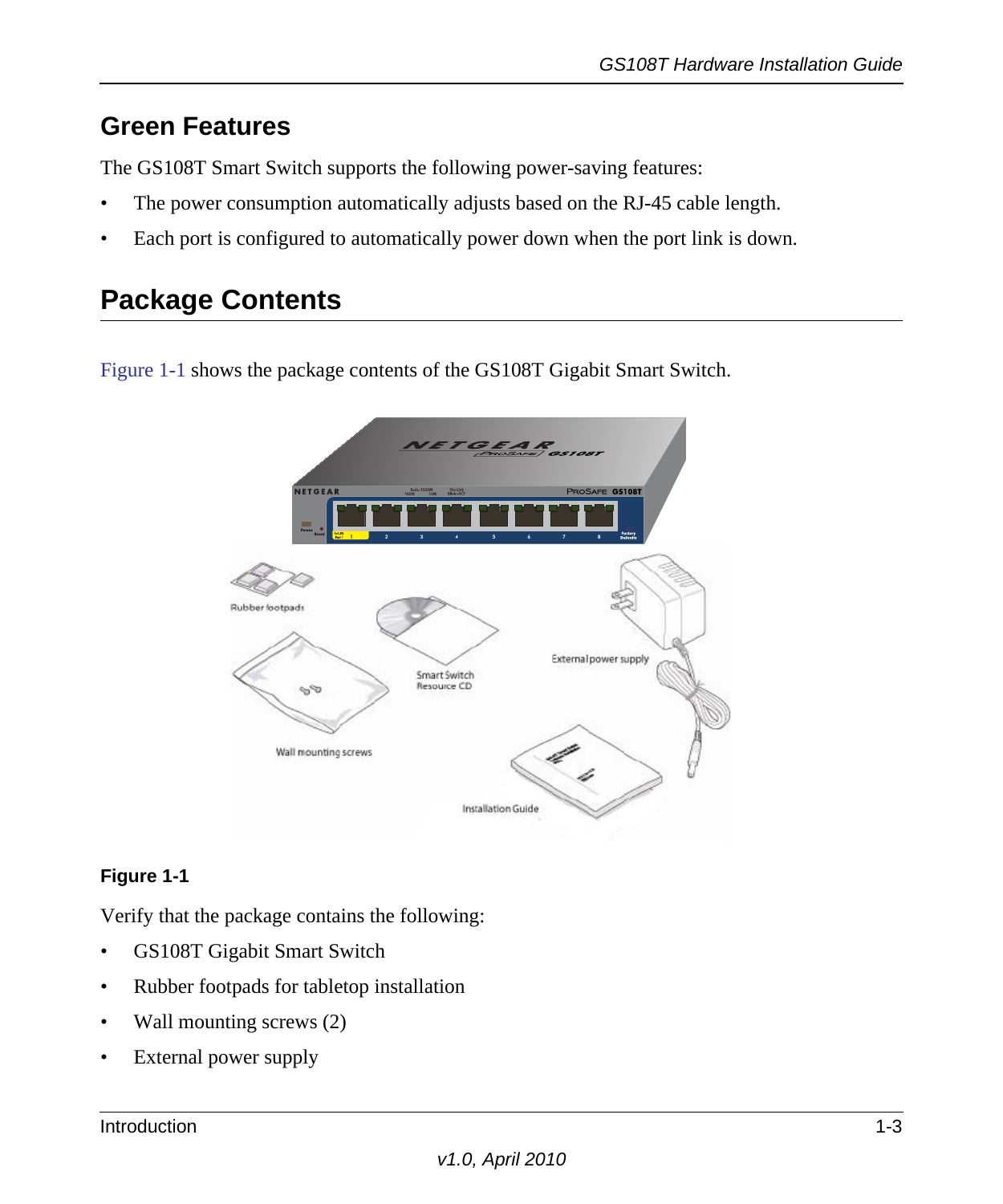- <span id="page-11-0"></span>• Installation guide
- <span id="page-11-3"></span><span id="page-11-2"></span><span id="page-11-1"></span>• Smart Switch Resource CD with Smart Control Center utility and User's manual

<span id="page-11-4"></span>If any item is missing or damaged, contact the place of purchase immediately.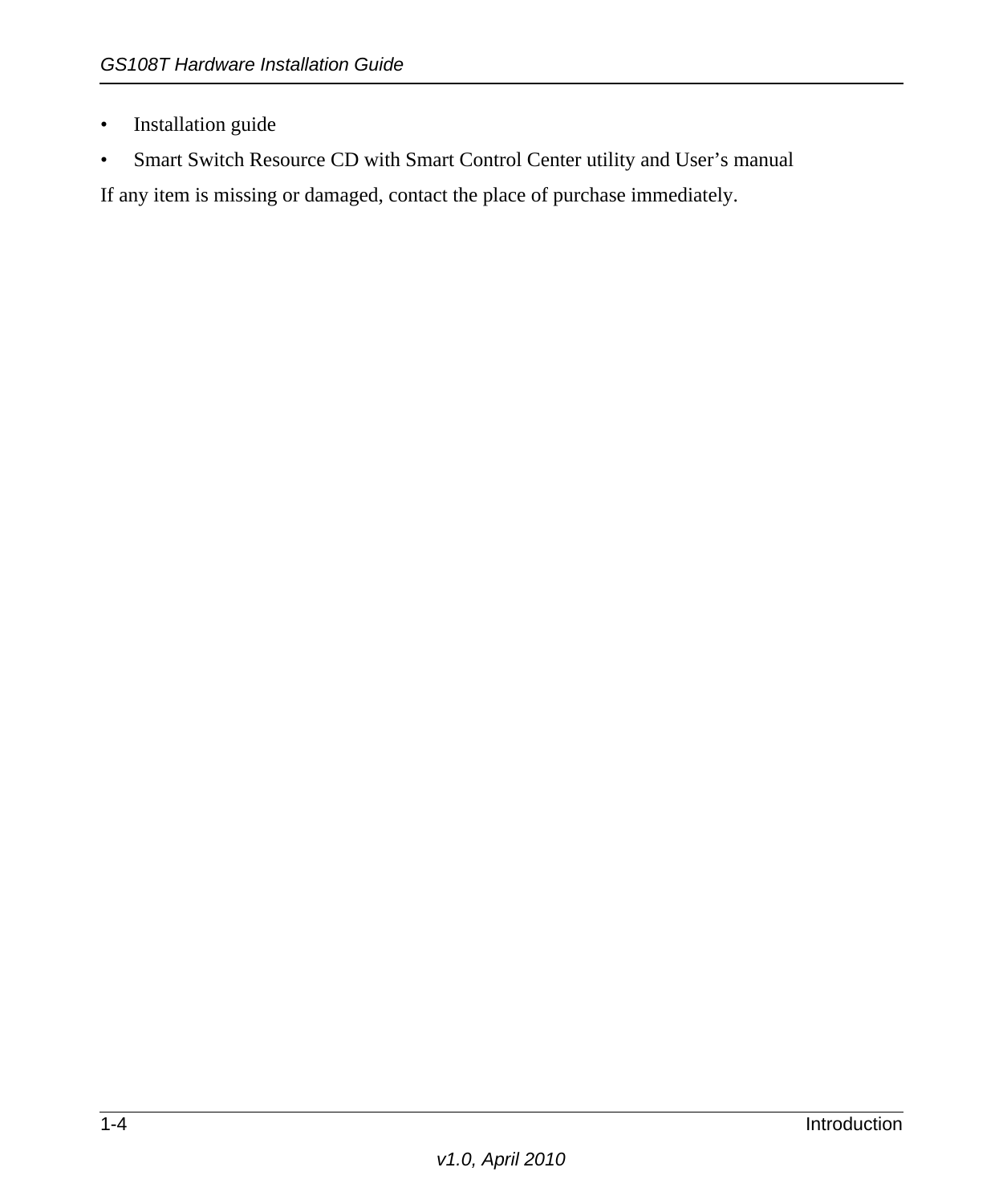## **Chapter 2 Physical Description**

<span id="page-12-0"></span>This chapter describes the GS108T Gigabit Smart Switch hardware features. Topics include:

- [GS108T Front and Back Panel Configuration](#page-12-1)
- [LED Designations](#page-13-0)
- [Device Hardware Interfaces](#page-14-1)

## <span id="page-12-1"></span>**GS108T Front and Back Panel Configuration**

The GS108T Smart Switch is an eight-port 10/100/1000 Mbps Smart Switch. Every RJ-45 port is capable of sensing the line speed and negotiating the operation duplex mode with the link partner automatically

[Figure](#page-12-2) 2-1 illustrates the NETGEAR GS108T Smart Switch front panel:



#### <span id="page-12-2"></span>**Figure 2-1**

The front panel contains the following:

- Eight RJ-45 connectors for 10/100/1000 Mbps auto-sensing Gigabit Ethernet switching ports
- <span id="page-12-5"></span><span id="page-12-4"></span><span id="page-12-3"></span>• Reset button to restart the device
- Recessed default reset button to restore the device back to the factory defaults
- Link, Speed, and Activity LEDs for each port
- Power and Status LED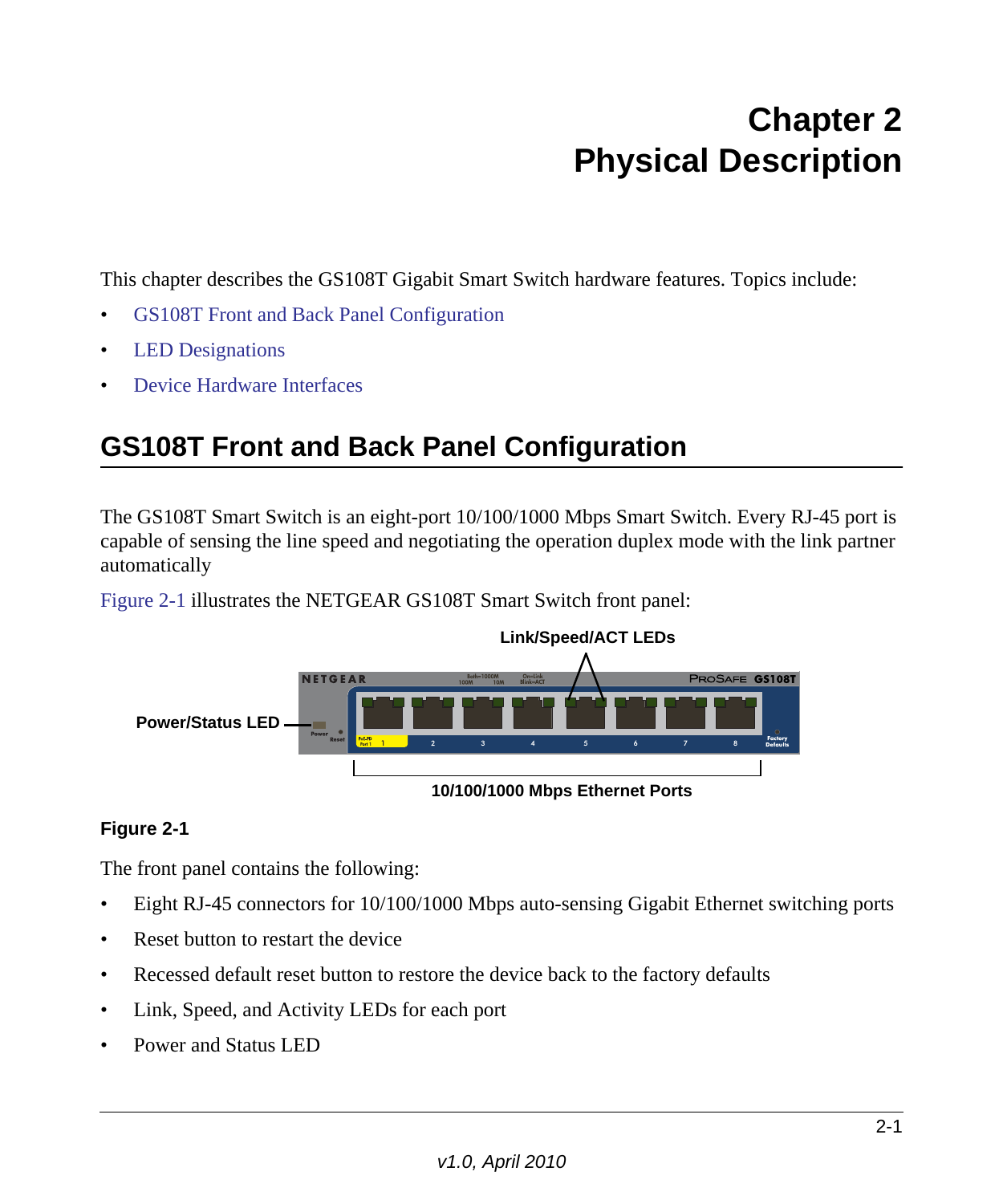[Figure](#page-13-2) 2-2 illustrates the NETGEAR GS108T Smart Switch back panel:



**Power Connector** 

#### <span id="page-13-2"></span>**Figure 2-2**

The back panel contains a DC input for the supplied 12V/1A external power adapter.

## <span id="page-13-3"></span><span id="page-13-0"></span>**LED Designations**

### <span id="page-13-4"></span><span id="page-13-1"></span>**Port LEDs**

The following table describes the port LED designations.

#### **Table 2-1. Port LEDs**

| <b>LED</b>                     | <b>Designation</b>                                                                                                                                                                                                           |
|--------------------------------|------------------------------------------------------------------------------------------------------------------------------------------------------------------------------------------------------------------------------|
| 100 Mbps Link/ACT (Left LED)   | • Off - No 100 Mbps link is established on the port.<br>• Solid Green - A valid 100 Mbps link is established on the port.<br>• Flashing Green - Packet transmission or reception is occurring on<br>the port at 100 Mbps.    |
| 10 Mbps Link/ACT (Right LED)   | • Off - No 10 Mbps link is established on the port.<br>• Solid Green - A valid 10 Mbps link is established on the port.<br>• Flashing Green - Packet transmission or reception is occurring on<br>the port at 10 Mbps.       |
| 1000 Mbps Link/ACT (Both LEDs) | • Off - No 1000 Mbps link is established on the port.<br>• Solid Green - A valid 1000 Mbps link is established on the port.<br>• Flashing Green - Packet transmission or reception is occurring on<br>the port at 1000 Mbps. |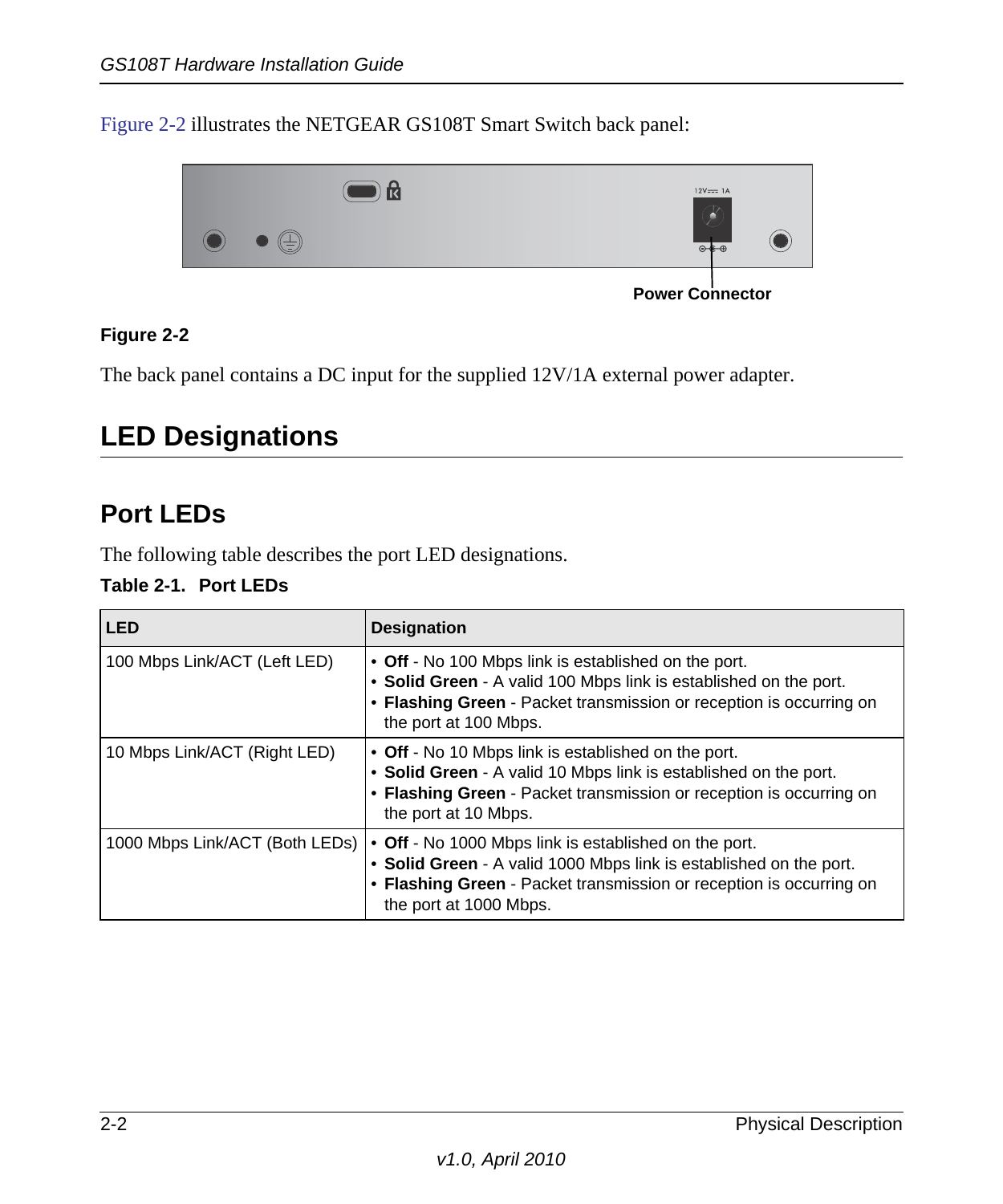## <span id="page-14-15"></span><span id="page-14-0"></span>**System LEDs**

The following table describes the system LED designations.

#### **Table 2-2. System LEDs**

| <b>LED</b>       | <b>Designation</b>                                                                                                                                      |
|------------------|---------------------------------------------------------------------------------------------------------------------------------------------------------|
| Power/Status LED | • Solid Green - Power is supplied to the switch and is operating normally.<br>• Solid Yellow - The switch is booting.<br>• Off - Power is disconnected. |

## <span id="page-14-8"></span><span id="page-14-1"></span>**Device Hardware Interfaces**

## <span id="page-14-13"></span><span id="page-14-2"></span>**RJ-45 Ports**

<span id="page-14-9"></span><span id="page-14-6"></span><span id="page-14-4"></span>RJ-45 ports are auto-sensing ports. When inserting a cable into an RJ-45 port, the switch automatically ascertains the maximum speed (10, 100, or 1000 Mbps) and duplex mode (halfduplex or full-duplex) of the attached device. All ports support only unshielded twisted-pair (UTP) cable terminated with an 8-pin RJ-45 plug.

<span id="page-14-14"></span><span id="page-14-7"></span><span id="page-14-5"></span>To simplify the procedure for attaching devices, all RJ-45 ports support Auto Uplink. This technology allows attaching devices to the RJ-45 ports with either straight-through or crossover cables. When inserting a cable into the switch's RJ-45 port, the switch automatically:

- Senses whether the cable is a straight-through or crossover cable.
- Determines whether the link to the attached device requires a "normal" connection (such as when connecting the port to a PC) or an "uplink" connection (such as when connecting the port to a router, switch, or hub).
- <span id="page-14-16"></span>• Configures the RJ-45 port to enable communications with the attached device, without requiring user intervention. In this way, the Auto Uplink technology compensates for setting uplink connections, while eliminating concern about whether to use crossover or straightthrough cables when attaching devices.

## <span id="page-14-3"></span>**Powered-Device Port**

<span id="page-14-12"></span><span id="page-14-11"></span><span id="page-14-10"></span>The NETGEAR GS108T Smart Switch is a PoE Powered Device (PD) and can receive power from PoE Power Sourcing Equipment (PSE). To power the GS108T Smart Switch from a PoE power source, such as the NETGEAR GS748TPS ProSafe Gigabit Stackable PoE Smart Switch, you can connect the PSE to Port 1 on the GS108T Smart Switch through a standard Cat5 UTP cable. This allows the GS108T Smart Switch to be powered by PoE.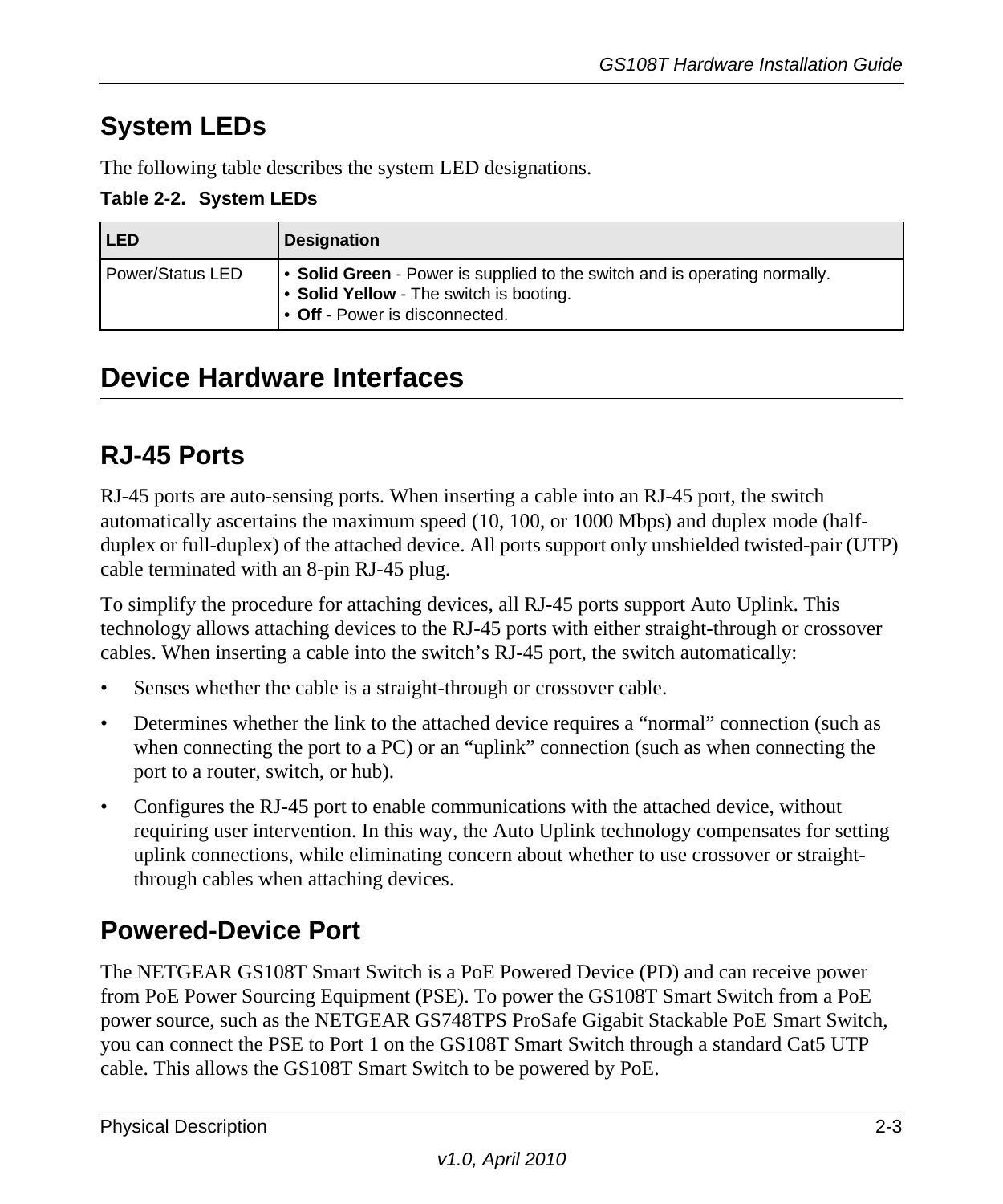## <span id="page-15-0"></span>**Reset Button**

<span id="page-15-2"></span>The Smart Switch has a Reset button on the front panel to allow you to manually reboot the switch. This action is equivalent to powering the unit off and back on. The last saved configuration is loaded into the switch as it resets. To operate the Reset button, insert a device such as a paper clip into the opening to press the recessed button. The front-panel LEDs should extinguish and light again as the switch performs its Power On Self Test (POST).

## <span id="page-15-3"></span><span id="page-15-1"></span>**Factory Defaults Button**

<span id="page-15-4"></span>The Smart Switch has a Factory Defaults button on the front panel so that you can remove the current configuration and return the device to its factory settings. When you enable the Factory Defaults button, all settings, including the password, VLAN settings, and port configurations will be set to the factory default values. To operate the Factory Defaults button, insert a device such as a paper clip into the opening to press the recessed button for at least two seconds.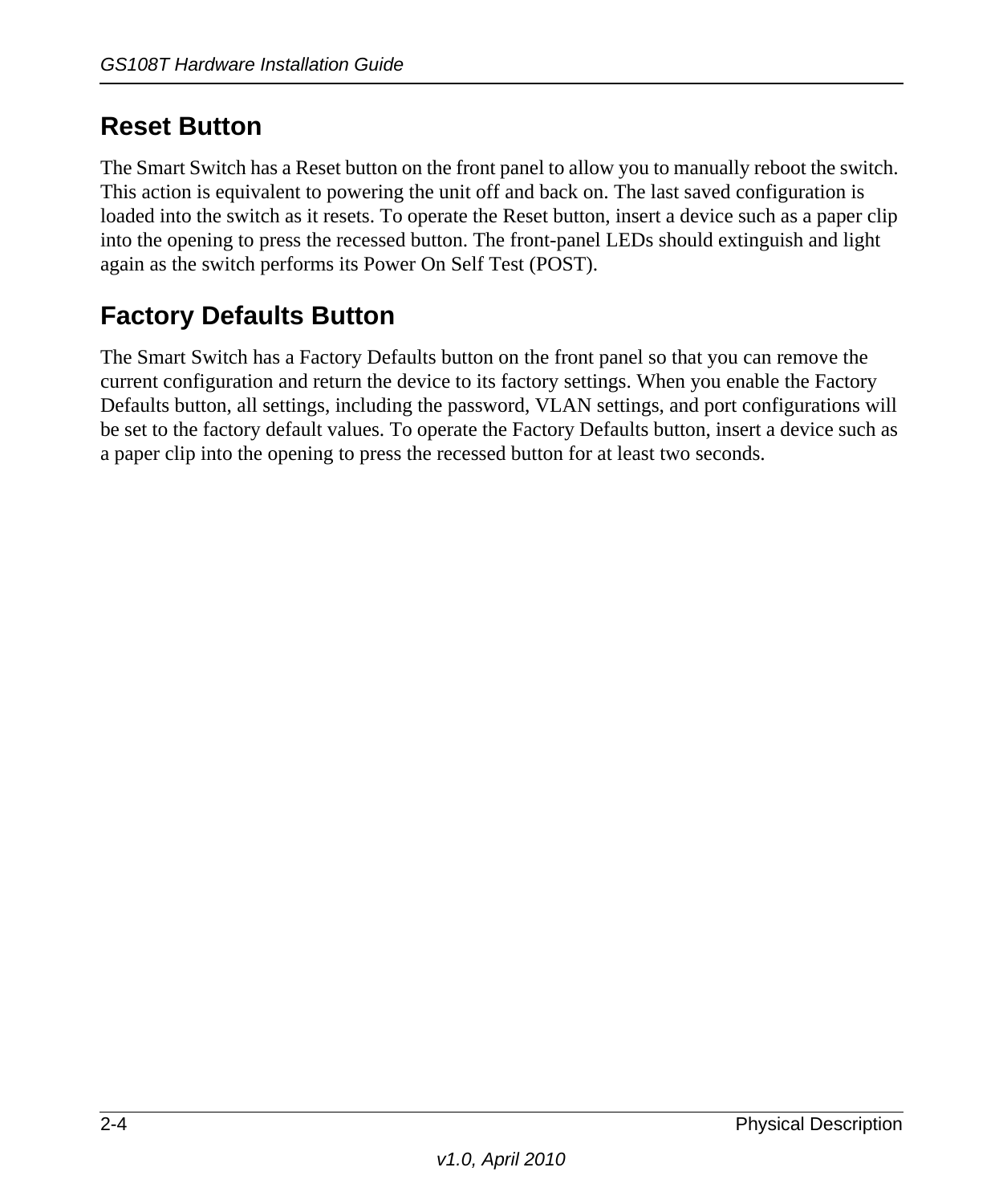## **Chapter 3 Applications**

<span id="page-16-0"></span>Your GS108T Gigabit Smart Switch is designed to provide flexibility in configuring your network connections. It can be used as a stand-alone device or with 10 Mbps, 100 Mbps, and 1000 Mbps hubs and switches.

## <span id="page-16-1"></span>**Desktop Switching**

The GS108T Smart Switch can be used as a desktop switch to build a small network that enables users to have 1000 Mbps access to a file server. With full-duplex enabled, the switch port connected to the server or PC can provide 2000 Mbps throughput.



<span id="page-16-2"></span>**Figure 3-1**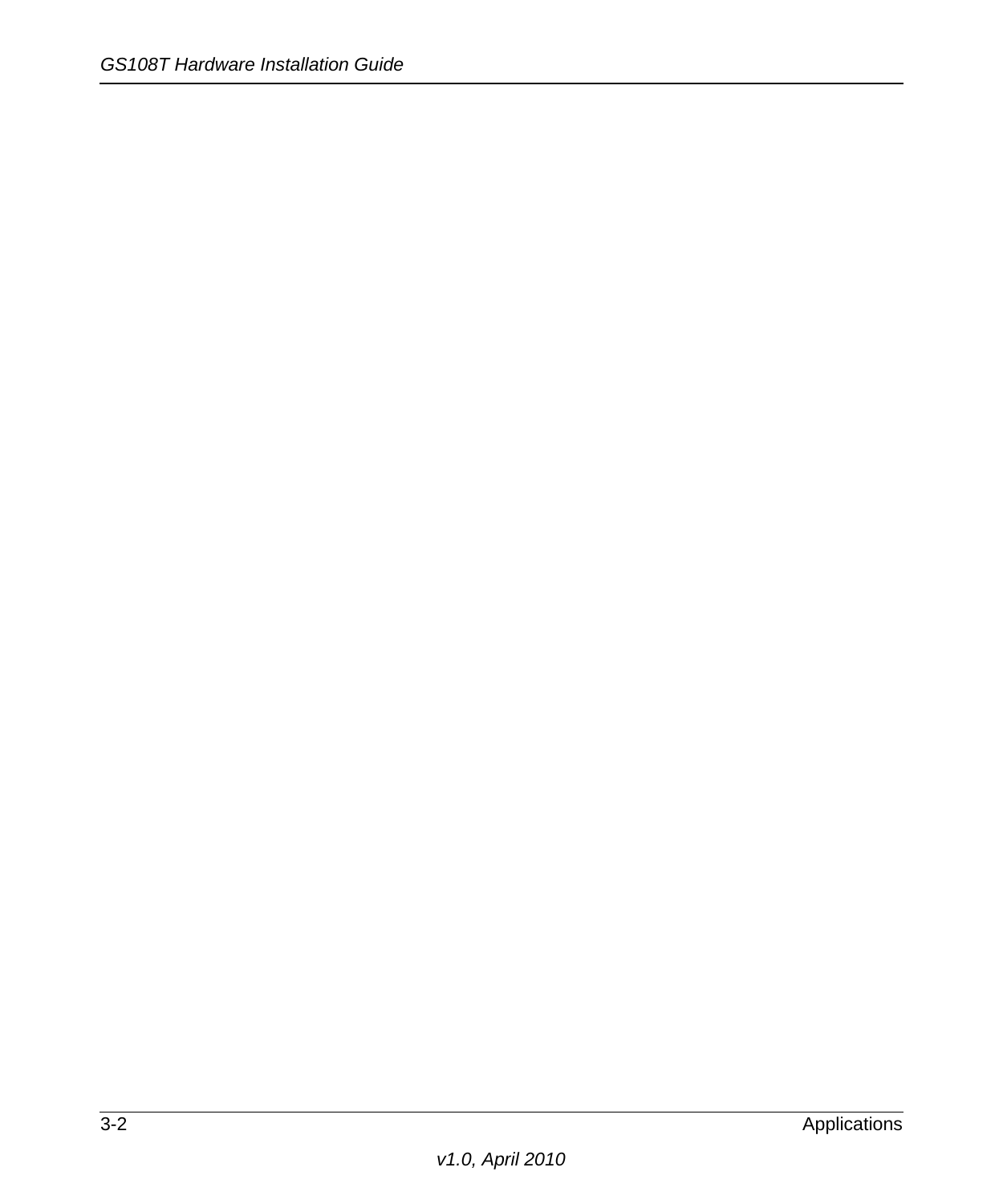## **Chapter 4 Installation**

<span id="page-18-0"></span>This chapter describes the installation procedures for your GS108T Gigabit Smart Switch. Switch installation involves the following steps:

[Step 1: Preparing the Site](#page-18-1) [Step 2: Installing the Switch](#page-19-0) [Step 3: Checking the Installation](#page-20-0) [Step 4: Connecting Devices to the Switch](#page-20-1) [Step 5: Applying Power](#page-21-0) [Step 6: Managing the Switch using a Web Browser or the PC Utility](#page-22-0)

## <span id="page-18-3"></span><span id="page-18-1"></span>**Step 1: Preparing the Site**

<span id="page-18-2"></span>Before you install the switch, ensure the operating environment meets the site requirements in the following table.

<span id="page-18-4"></span>

| <b>Characteristics   Requirements</b> |                                                                                                                                                                                                 |
|---------------------------------------|-------------------------------------------------------------------------------------------------------------------------------------------------------------------------------------------------|
| Mounting                              | • Desktop installations - Provide a flat table or shelf surface.<br>. Wall-mount installations - Wall-mount: select a location. You also need the mounting<br>screws supplied with your switch. |
| l Access                              | Locate the switch in a position that allows access to the front panel RJ-45 ports, view the<br>front panel LEDs, and access the power connector.                                                |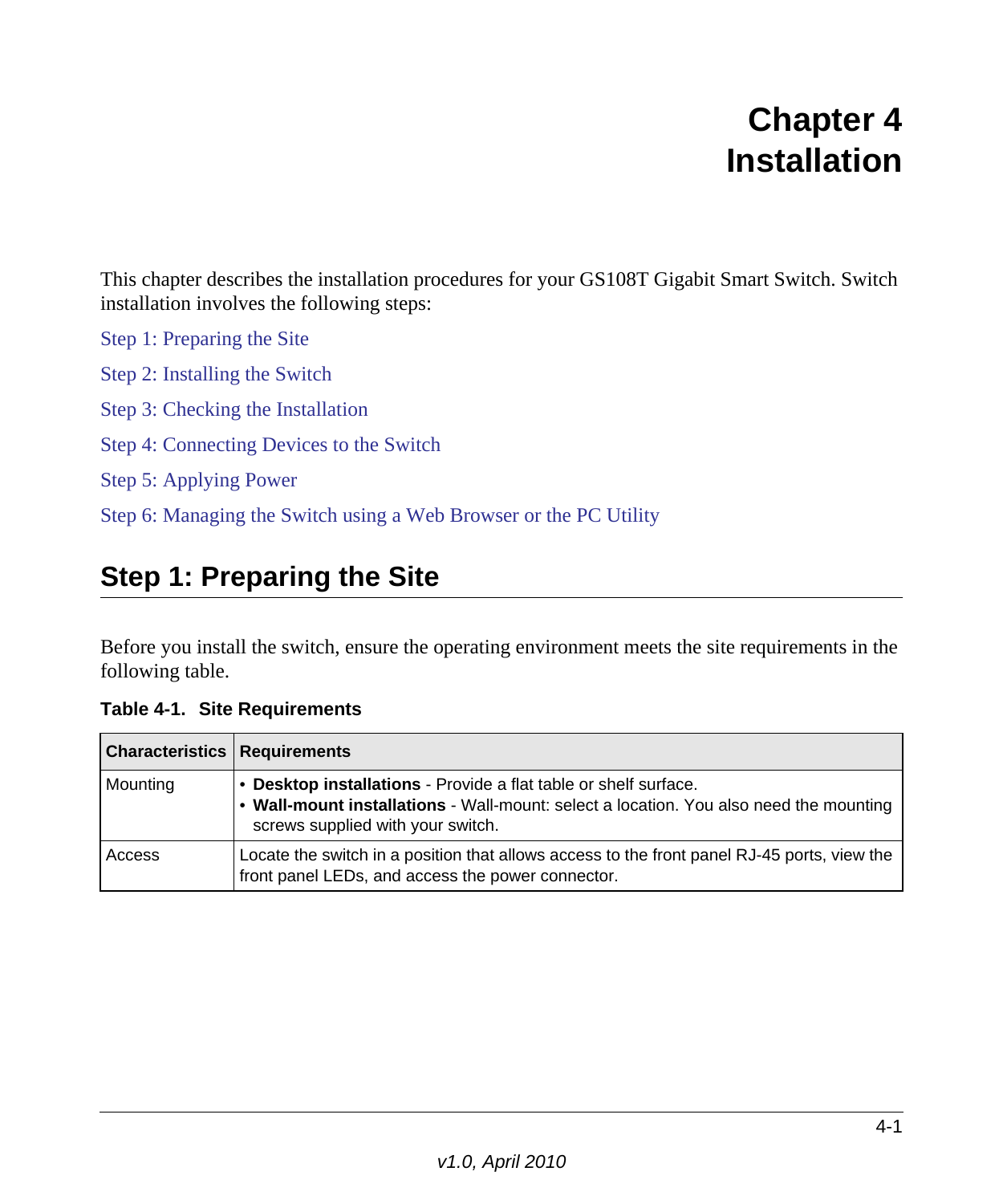<span id="page-19-10"></span><span id="page-19-8"></span><span id="page-19-7"></span>

| <b>Characteristics   Requirements</b> |                                                                                                                                                                                                                                                                                                                                                                                                                                                                                                                                                                                                                                                                                                                                                                                                            |
|---------------------------------------|------------------------------------------------------------------------------------------------------------------------------------------------------------------------------------------------------------------------------------------------------------------------------------------------------------------------------------------------------------------------------------------------------------------------------------------------------------------------------------------------------------------------------------------------------------------------------------------------------------------------------------------------------------------------------------------------------------------------------------------------------------------------------------------------------------|
| Power source                          | Provide a power adapter (included). Power specifications for the switch are shown in<br>Appendix A. Ensure the AC outlet is not controlled by a wall switch, which can<br>accidentally turn off power to the outlet and the switch.<br>Alternatively, you can use IEEE802.3af-compliant power sourcing equipment (PSE) to<br>supply power to the switch. Connect the PSE to Port 1 on the GS108T switch.<br>When both an external power supply and a PoE source are connected to the GS108T<br>switch, the external power source takes priority.                                                                                                                                                                                                                                                           |
| Environmental                         | • Temperature - Install the switch in a dry area, with ambient temperature between 0 and<br>50°C (32 and 122°F). Keep the switch away from heat sources such as direct sunlight,<br>warm air exhausts, hot-air vents, and heaters.<br>• Operating humidity - The installation location should have a maximum relative<br>humidity of 90%, non-condensing.<br>• Ventilation - Do not restrict airflow by covering or obstructing air inlets on the sides of<br>the switch. Keep at least 2 inches (5.08 centimeters) free on all sides for cooling. Be<br>sure there is adequate airflow in the room or wiring closet where the switch is installed.<br>• Operating conditions - Keep the switch at least 6 ft. (1.83 m) away from nearest<br>source of electromagnetic noise, such as a photocopy machine. |

### **Table 4-1. Site Requirements (continued)**

## <span id="page-19-11"></span><span id="page-19-6"></span><span id="page-19-5"></span><span id="page-19-4"></span><span id="page-19-0"></span>**Step 2: Installing the Switch**

<span id="page-19-3"></span>The GS108T Smart Switch can be used on a flat surface or mounted on the wall.

## <span id="page-19-1"></span>**Installing the Switch on a Flat Surface**

<span id="page-19-9"></span>The switch ships with four self-adhesive rubber footpads. Stick one rubber footpad on each of the four concave spaces on the bottom of the switch. The rubber footpads cushion the switch against shock/vibrations.

## <span id="page-19-2"></span>**Wall Mounting the Switch**

To mount the switch on a wall (optional), install the two provided screws in positions that correspond to the slots on the bottom side of the GS108T, then mount the switch.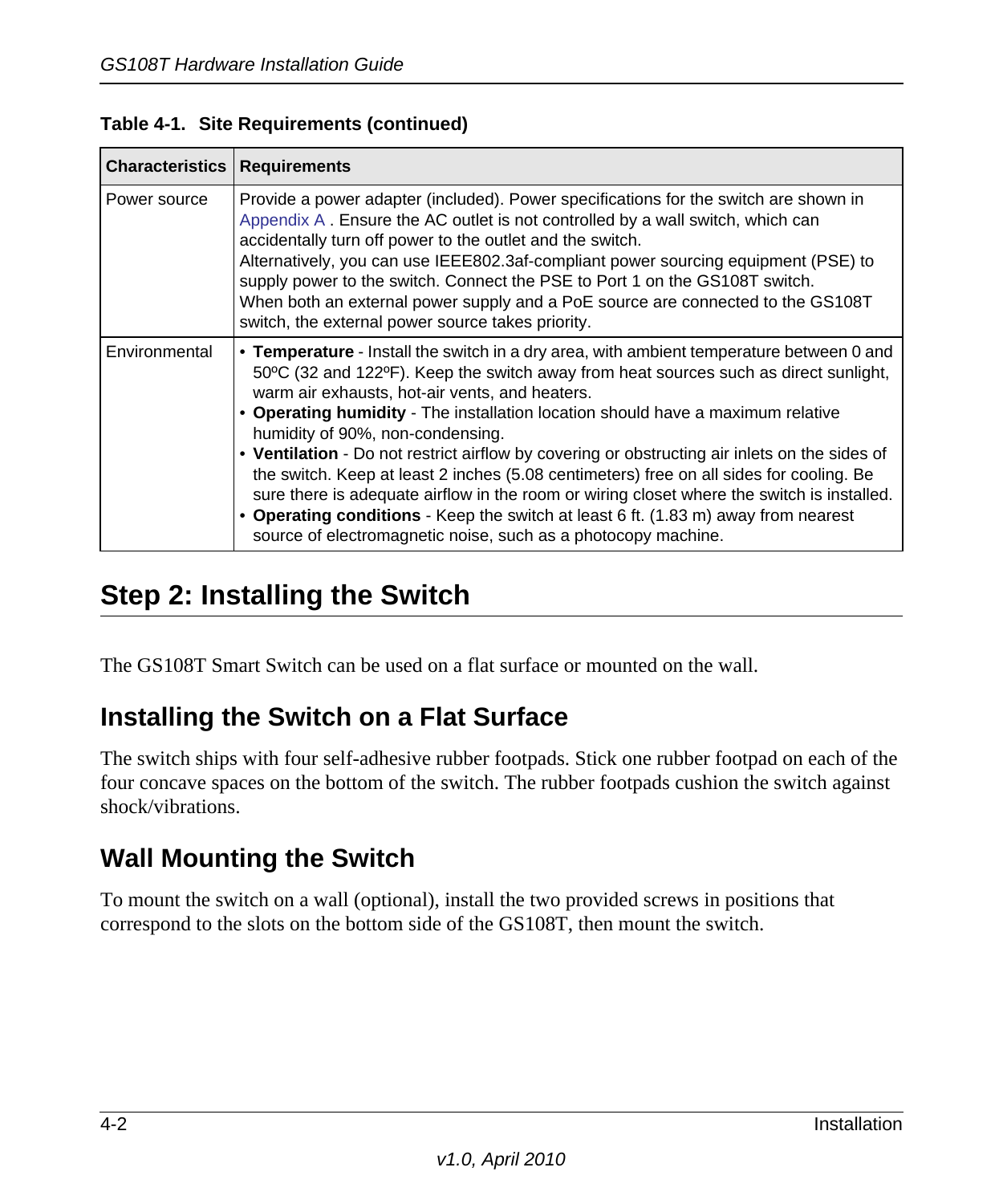## <span id="page-20-3"></span><span id="page-20-0"></span>**Step 3: Checking the Installation**

Before applying power to the switch, perform the following:

- Inspect the equipment thoroughly.
- Verify that all cables are installed correctly.
- Check cable routing to make sure cables are not damaged or creating a safety hazard.
- Ensure all equipment is mounted properly and securely.

## <span id="page-20-4"></span><span id="page-20-1"></span>**Step 4: Connecting Devices to the Switch**

The following procedure describes how to connect PCs to the switch's RJ-45 ports. The GS108T Smart Switch contains Auto Uplink technology, which allows the attaching of devices using either straight-through or crossover cables.



### <span id="page-20-2"></span>**Figure 4-1**

Connect each PC to an RJ-45 network port on the Switch front panel [\(Figure](#page-20-2) 4-1 ). Use Category 5 (Cat5) Unshielded Twisted-Pair (UTP) cable terminated with an RJ-45 connector to make these connections.



<span id="page-20-5"></span>**Note:** Ethernet specifications limit the cable length between the switch and the attached device to 100 m (328 ft.).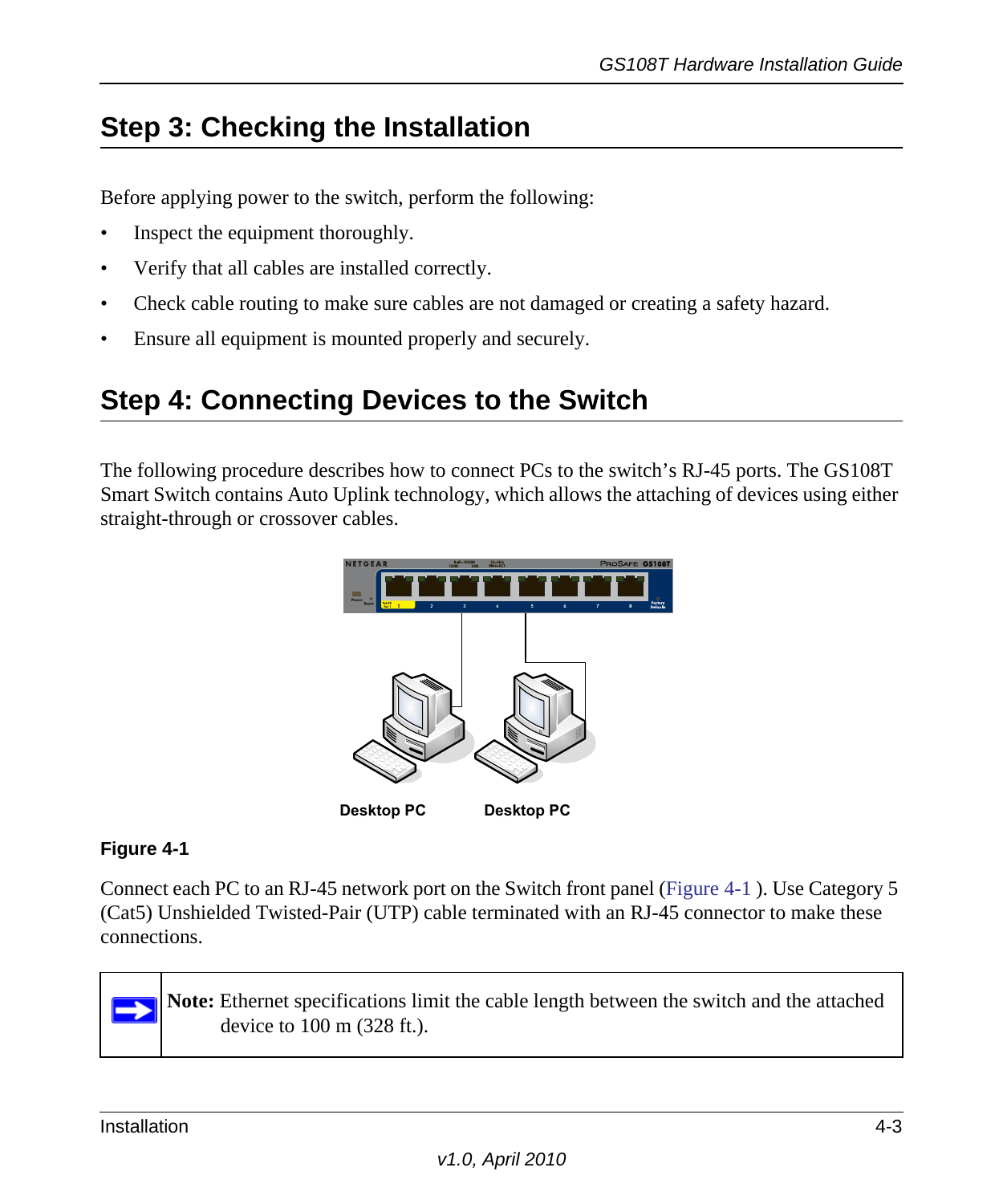## <span id="page-21-3"></span><span id="page-21-0"></span>**Step 5: Applying Power**

The GS108T Smart Switch does not have an ON/OFF switch. You can apply or remove power by:

- Connecting or disconnecting the power adapter to or from an AC power source
- Connecting or disconnecting Port 1 to or from a PoE power source.

<span id="page-21-7"></span><span id="page-21-5"></span>**Note:** When both an external AC power source and a PoE power source are connected to the GS108T switch, the external AC power source takes priority.

## <span id="page-21-1"></span>**Using an AC Power Source**

 $\rightarrow$ 

Before connecting the power cord, select an AC outlet that is not controlled by a wall switch, which can turn off power to the switch. After selecting an appropriate outlet, use the following procedure to apply AC power.

- **1.** Connect the end of the supplied IEC AC power adapter cable to the power receptacle on the back of the switch.
- **2.** Connect the AC power adapter cable into a power source such as a wall socket or power strip.

When applying power, the Power LED on the switch's front panel illuminates.

If the Power LED does not go on, check that the power cable is plugged in correctly and that the power source is good. If this does not resolve the problem, refer to [Appendix](#page-24-2) A .

## <span id="page-21-2"></span>**Using a PoE Power Source**

<span id="page-21-8"></span><span id="page-21-6"></span><span id="page-21-4"></span>The NETGEAR GS108T Smart Switch is a PoE Powered Device (PD) and can receive power from IEEE 802.3af-compliant PoE Power Sourcing Equipment (PSE). To power the GS108T Smart Switch through PoE, use the following procedures:

- **1.** Connect a standard Cat5 UTP cable to Port 1 (also labeled PoE-PD) on the front of the switch.
- **2.** Connect the other end of the Cat5 cable to the appropriate port on the PoE Power Sourcing Equipment (PSE).

When applying power, the Power LED on the switch's front panel illuminates.

If the Power LED does not go on, check that the power cable is plugged in correctly and that the power source is good. If this does not resolve the problem, refer to [Appendix](#page-24-2) A .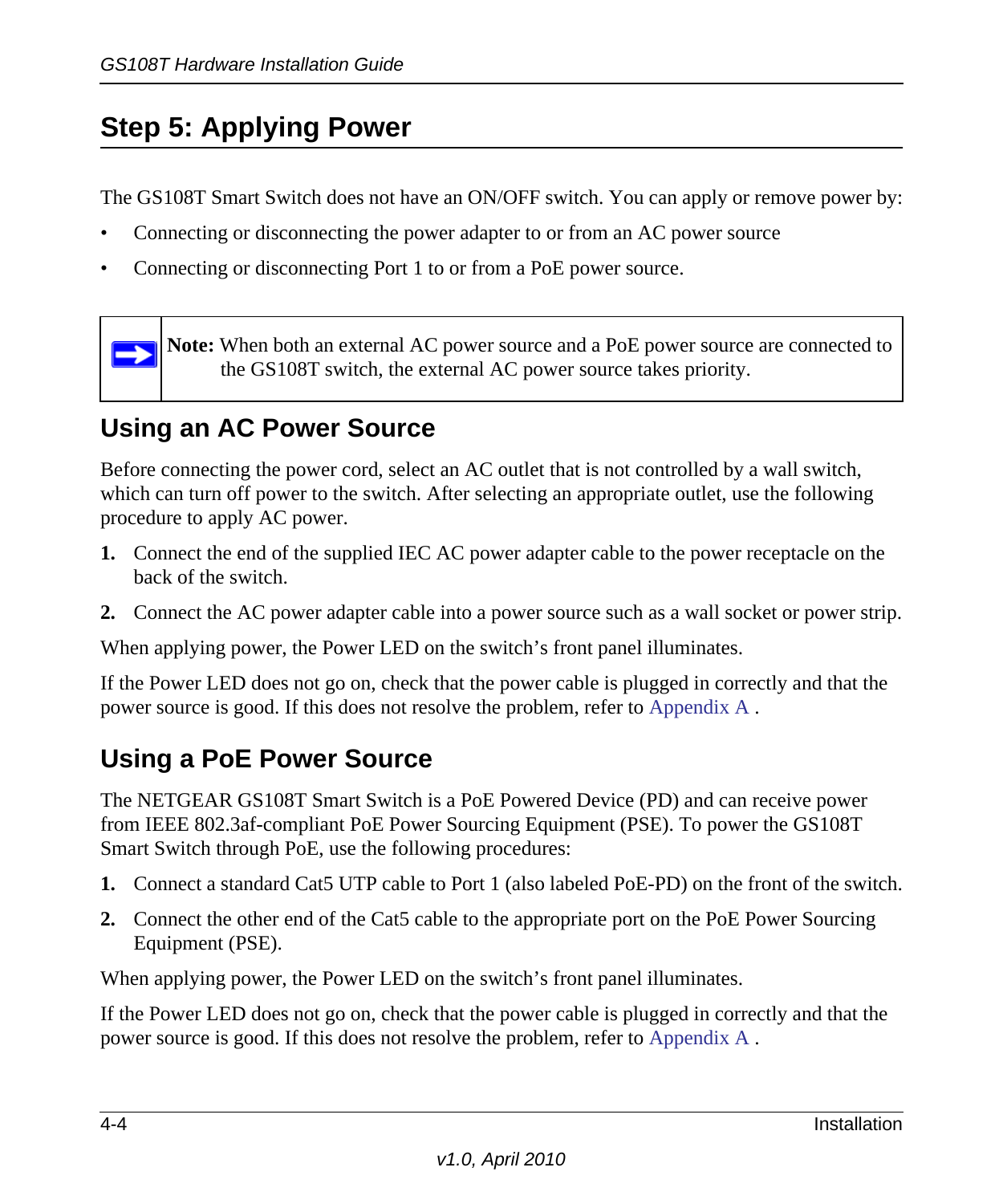## <span id="page-22-0"></span>**Step 6: Managing the Switch using a Web Browser or the PC Utility**

<span id="page-22-3"></span>The GS108T Smart Switch contains software for viewing, changing, and monitoring the way it works. This management software is not required for the switch to work. The ports can be used without using the management software. However, the management software enables the setup of VLAN and Trunking features and also improves the efficiency of the switch, which results in the improvement of its overall performance as well as the performance of the network.

After powering up the switch for the first time, the Smart Switch can be configured using a Web browser or a utility program called Smart Control Center. For more information about managing the switch, see the *GS108T Software Administration Manual* on the Smart Switch *Resource CD*.

<span id="page-22-2"></span><span id="page-22-1"></span>**Note:** When the device powers up, there is a default IP address already configured on the device. The default IP address is 192.168.0.239 and subnet mask 255.255.255.0.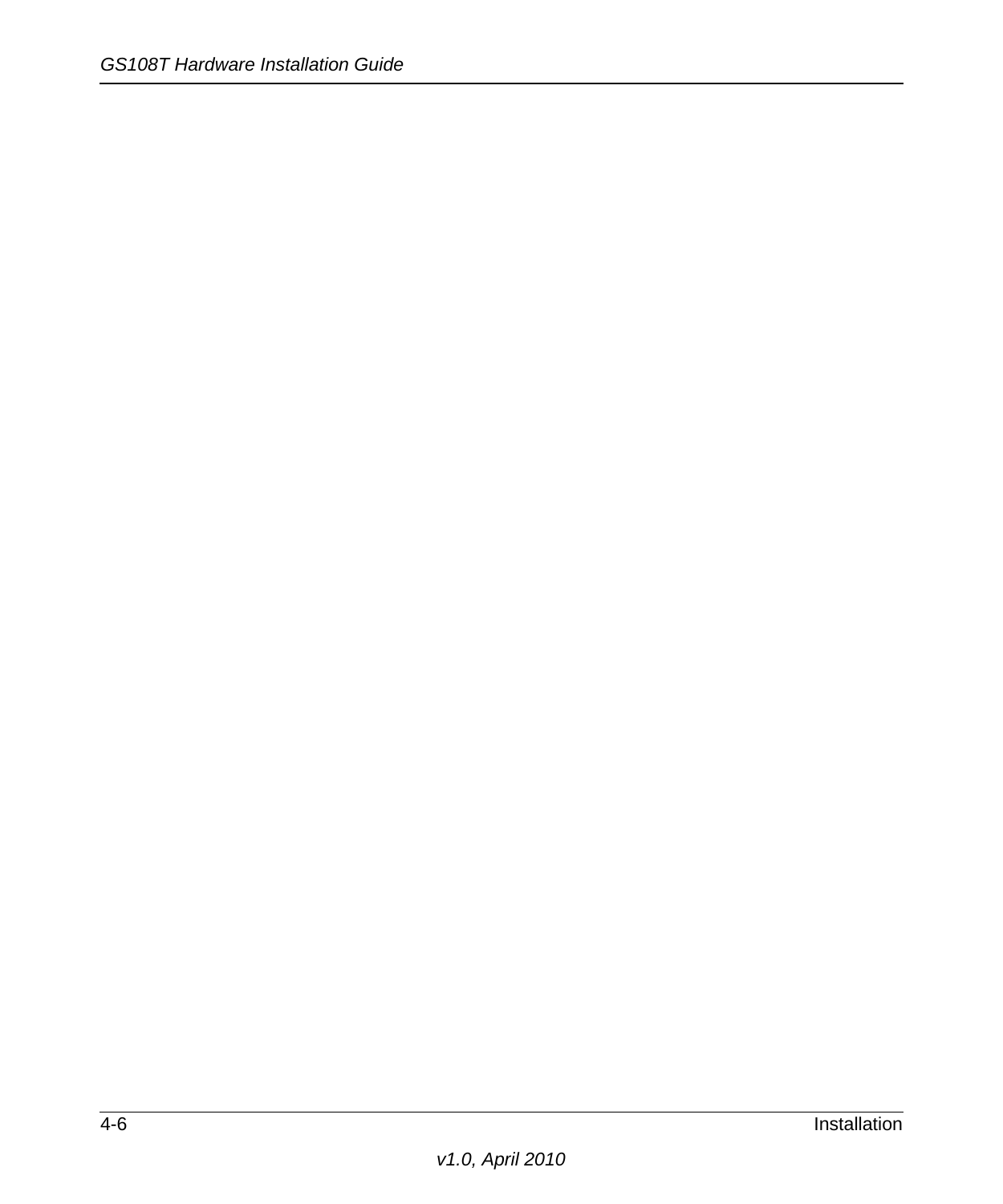## <span id="page-24-2"></span>**Appendix A Troubleshooting**

<span id="page-24-0"></span>This chapter provides information about troubleshooting the NETGEAR Smart Switch. Topics include the following:

- [Troubleshooting Chart](#page-24-1)
- [Additional Troubleshooting Suggestions](#page-25-0)

## <span id="page-24-4"></span><span id="page-24-1"></span>**Troubleshooting Chart**

The following table lists symptoms, causes, and solutions of possible problems.

<span id="page-24-3"></span>

| Symptom                             | <b>Cause</b>                       | <b>Solution</b>                                                                                                                                                                                                                                                                                                                                                                                                                                                                                                                                  |
|-------------------------------------|------------------------------------|--------------------------------------------------------------------------------------------------------------------------------------------------------------------------------------------------------------------------------------------------------------------------------------------------------------------------------------------------------------------------------------------------------------------------------------------------------------------------------------------------------------------------------------------------|
| Power LED is off.                   | No power is received.              | If you are using AC power, check the power cord<br>connections for the switch at the switch and at the<br>power source (such as the wall socket or power<br>strip). Ensure all cables used are correct and comply<br>with Ethernet specifications.<br>If you are using a PSE, verify that the Ethernet cable<br>between the switch and the PSE is good. Make sure<br>the cable does not exceed the maximum length<br>supported by the PSE. Make sure the PSE has not<br>exceeded the amount of power it can provide to all<br>connected devices. |
| Link LED is off or<br>intermittent. | Port connection is not<br>working. | Check the crimp on the connectors and make sure<br>that the plug is properly inserted and locked into the<br>port at both the switch and the connecting device.<br>Ensure all cables used are correct and comply with<br>Ethernet specifications. Check for a defective NIC on<br>the connected device. Check for a defective cable or<br>port by testing them in an alternate environment<br>where all products are functioning.                                                                                                                |

|  | Table A-1. Troubleshooting Chart |  |
|--|----------------------------------|--|
|--|----------------------------------|--|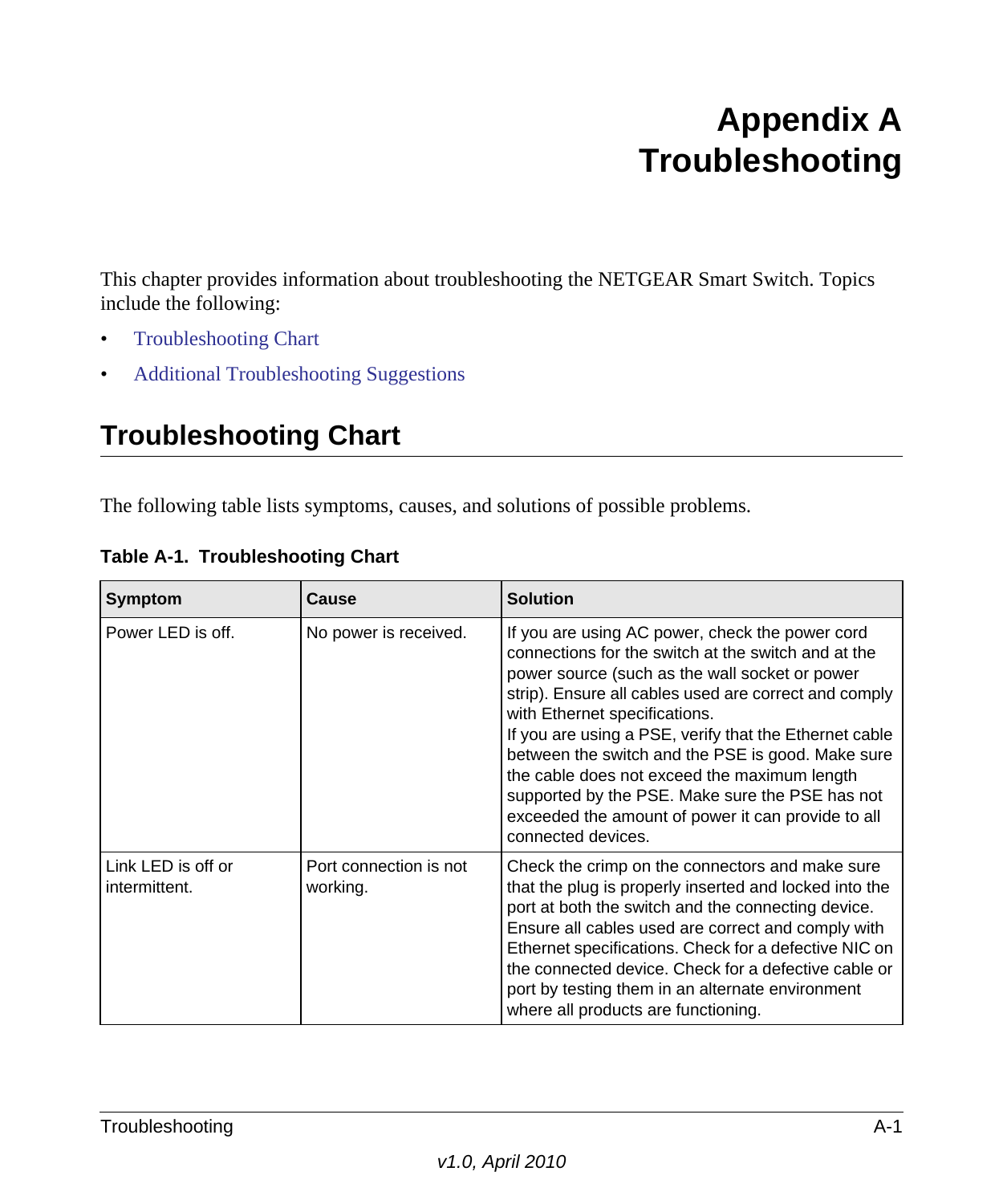| Symptom                                                                                       | <b>Cause</b>                                                                                           | <b>Solution</b>                                                                                                                                                      |
|-----------------------------------------------------------------------------------------------|--------------------------------------------------------------------------------------------------------|----------------------------------------------------------------------------------------------------------------------------------------------------------------------|
| File transfer is slow or<br>performance degradation<br>is a problem.                          | Half-duplex or full-duplex<br>setting on the switch and<br>the connected device are<br>not the same.   | Make sure the attached device is set to auto-<br>negotiate.                                                                                                          |
| A segment or device is<br>not recognized as part of<br>the network.                           | One or more devices are<br>not properly connected.<br>or cabling does not meet<br>Ethernet guidelines. | Verify that the cabling is correct. Ensure all<br>connectors are securely positioned in the required<br>ports. Equipment may have been accidentally<br>disconnected. |
| ACT LED is flashing<br>continuously on all<br>connected ports and the<br>network is disabled. | A network loop<br>(redundant path) has<br>been created.                                                | Break the loop by ensuring that there is only one<br>path from any networked device to any other<br>networked device.                                                |

### **Table A-1. Troubleshooting Chart**

## <span id="page-25-0"></span>**Additional Troubleshooting Suggestions**

If the suggestions in Troubleshooting Chart do not resolve the problem, refer to the troubleshooting suggestions in this section.

## <span id="page-25-1"></span>**Network Adapter Cards**

Ensure the network adapter cards installed in the PCs are in working condition and the software driver has been installed.

## <span id="page-25-2"></span>**Configuration**

If problems occur after altering the network configuration, restore the original connections and determine the problem by implementing the new changes, one step at a time. Ensure that cable distances, repeater limits, and other physical aspects of the installation do not exceed the Ethernet limitations.

## <span id="page-25-3"></span>**Switch Integrity**

If required, verify the integrity of the switch by resetting the switch. To reset the switch, remove the AC power from the switch and then reapply AC power. If the problem continues, contact NETGEAR technical support. In North America, call 1-888-NETGEAR. If you are outside of North America, please refer to the support information card included with your product.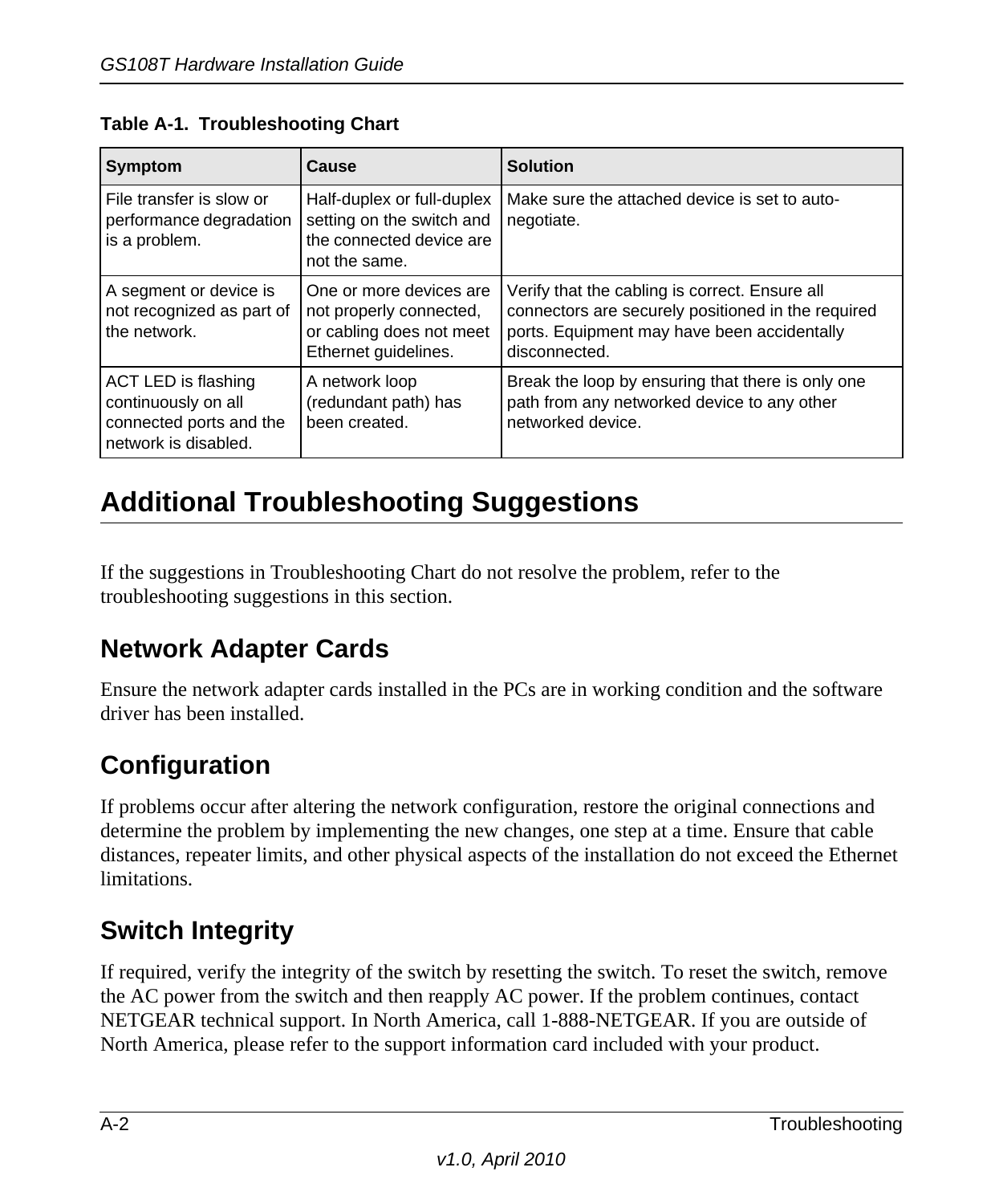## <span id="page-26-0"></span>**Auto-Negotiation**

The RJ-45 ports negotiate the correct duplex mode and speed if the device at the other end of the link supports auto negotiation. If the device does not support auto negotiation, the switch only determines the speed correctly and the duplex mode defaults to half-duplex.

The gigabit port on the Gigabit module negotiates speed, duplex mode, and flow control, provided that the attached device supports auto-negotiation.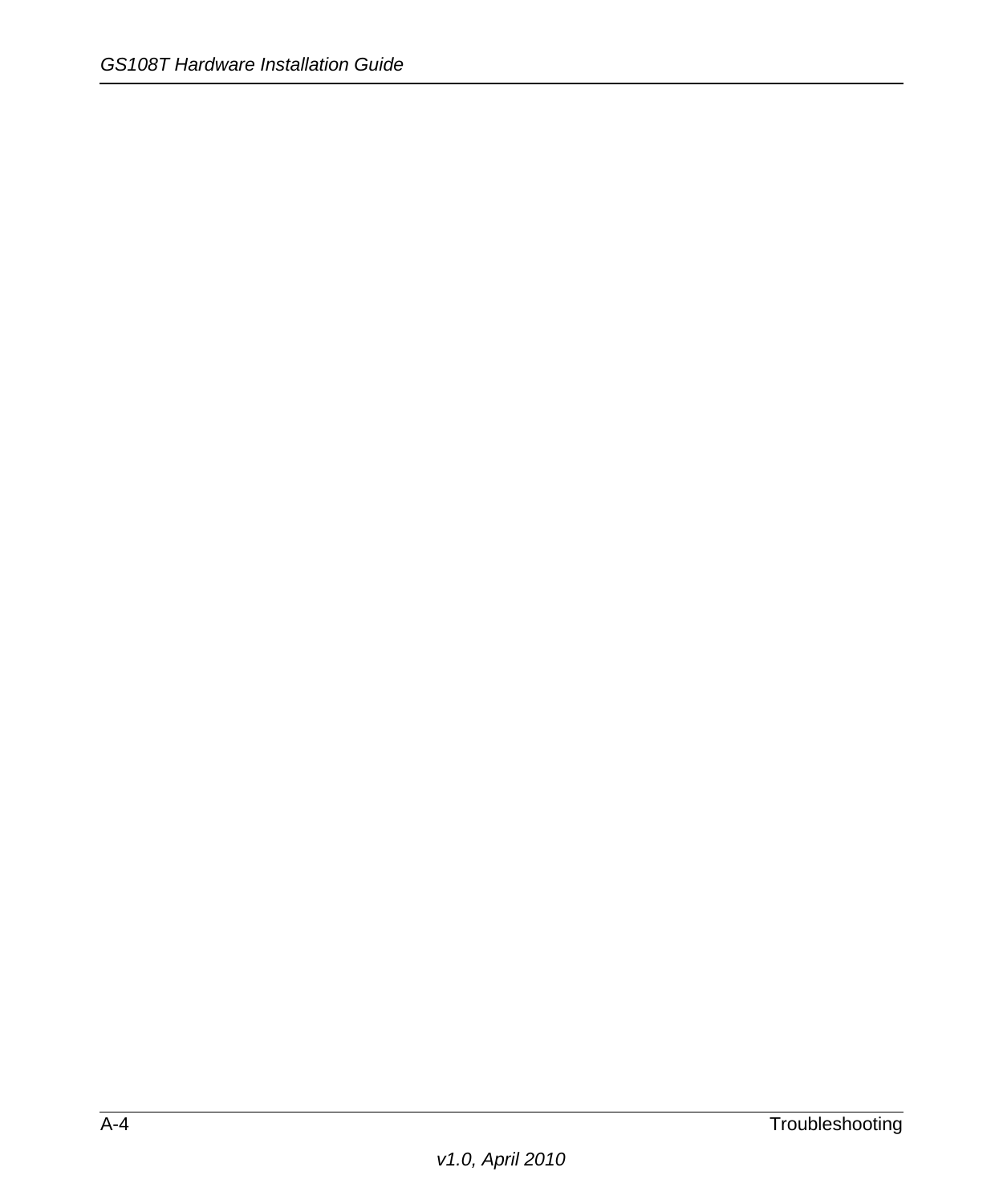## **Appendix B Technical Specifications**

### <span id="page-28-0"></span>**Network Protocol and Standards Compatibility**

IEEE 802.3i 10BASE-T IEEE 802.3u 100BASE-TX IEEE 802.3ab 1000BASE-T IEEE 802.3x flow control IEEE 802.3af

#### **Management**

Windows 2000 + XP, Vista; Microsoft Explorer 6.0 or higher IEEE 802.1Q VLAN IEEE 802.3ad Link Aggregation IEEE 802.1D Spanning Tree Protocol IEEE 802.1W Rapid Spanning Tree Protocol IEEE 802.1X Port Security IEEE 802.3ab LLDP SNMP v1, v2c, and v3 HTTP and HTTPS Port Mirroring (RX, TX, and Both) IGMP Snooping v1/v2/v3 IEEE 802.1p Class of Service (CoS) SNTP (Simple Network Time Protocol) 2 servers. Disabled by default. Jumbo Frame Support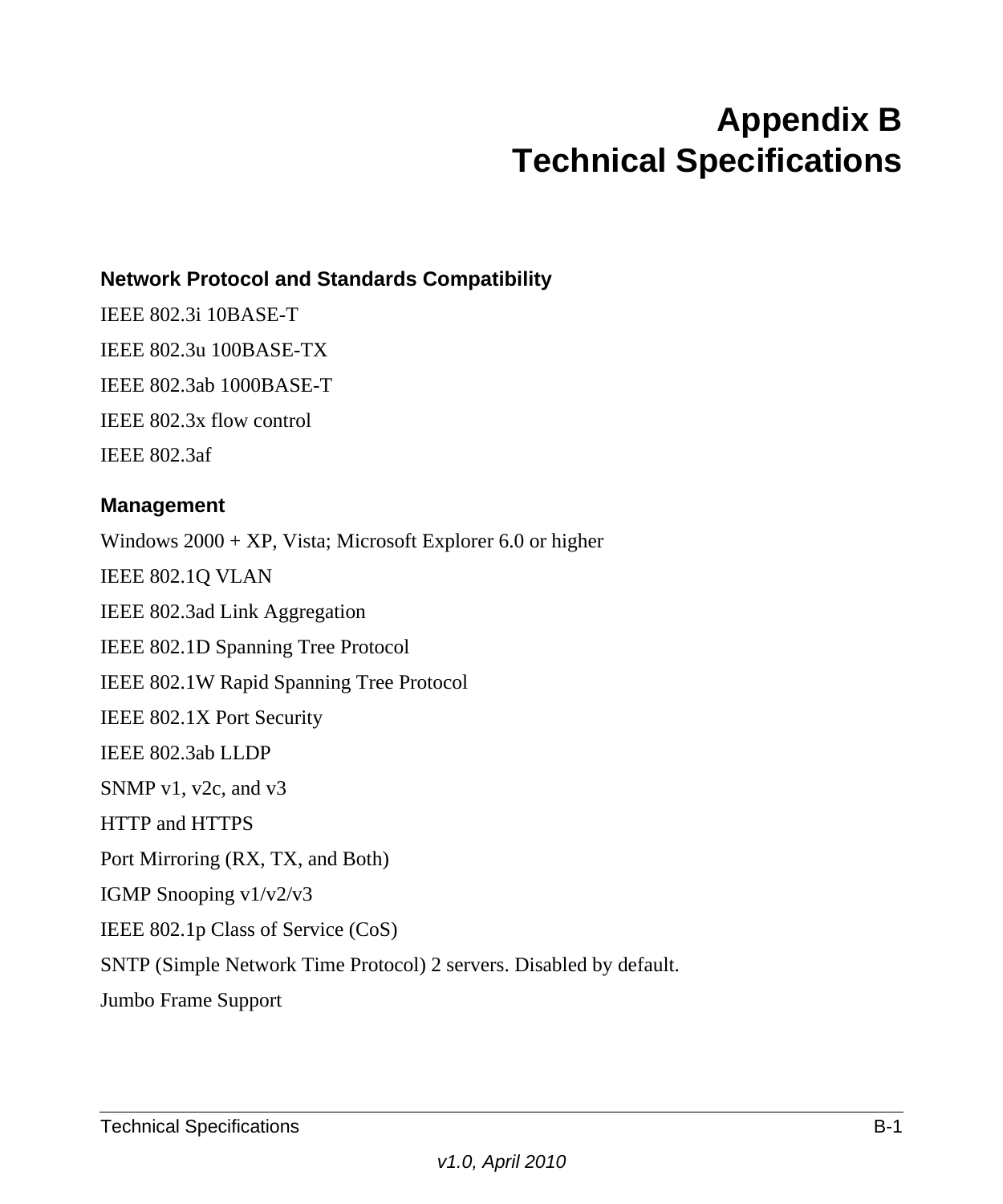### **Interface**

Eight RJ-45 connectors for 10BASE-T, 100BASE-TX, and 1000BASE-T (Auto Uplink<sup>™</sup> on all ports).

### **LEDs**

Per port (Gigabit): Link/Activity, Speed

Per device: Power

#### **Performance Specifications**

Forwarding modes: Store-and-forward Bandwidth: 16 Gbps Address database size: 4K media access control (MAC) addresses per system Mean Time Between Failure (MTBF): 278,553 hours (~32 years)

#### **Power Supply**

Power Consumption: 8.5W maximum 12V/1A power adapter

### **Physical Specifications**

Dimensions (H x W x D): 27 x 158 x 105 / 1.1 x 6.2 x 4.1 (mm/in) Weight: 0.56/1.23 (kg/lbs)

### **Environmental Specifications**

Operating temperature:  $0^{\circ}$ C to 50 $^{\circ}$ C (32 to 122 $^{\circ}$ F) Storage temperature:  $-20^{\circ}$ C to  $70^{\circ}$ C (28 to 158 $^{\circ}$ F) Operating humidity: 10%-90% maximum relative humidity, non-condensing Storage humidity: 5%-95% maximum relative humidity, non-condensing Operating altitude: 3,000 m (10,000 ft.) maximum Storage altitude: 3,000 m (10,000 ft.) maximum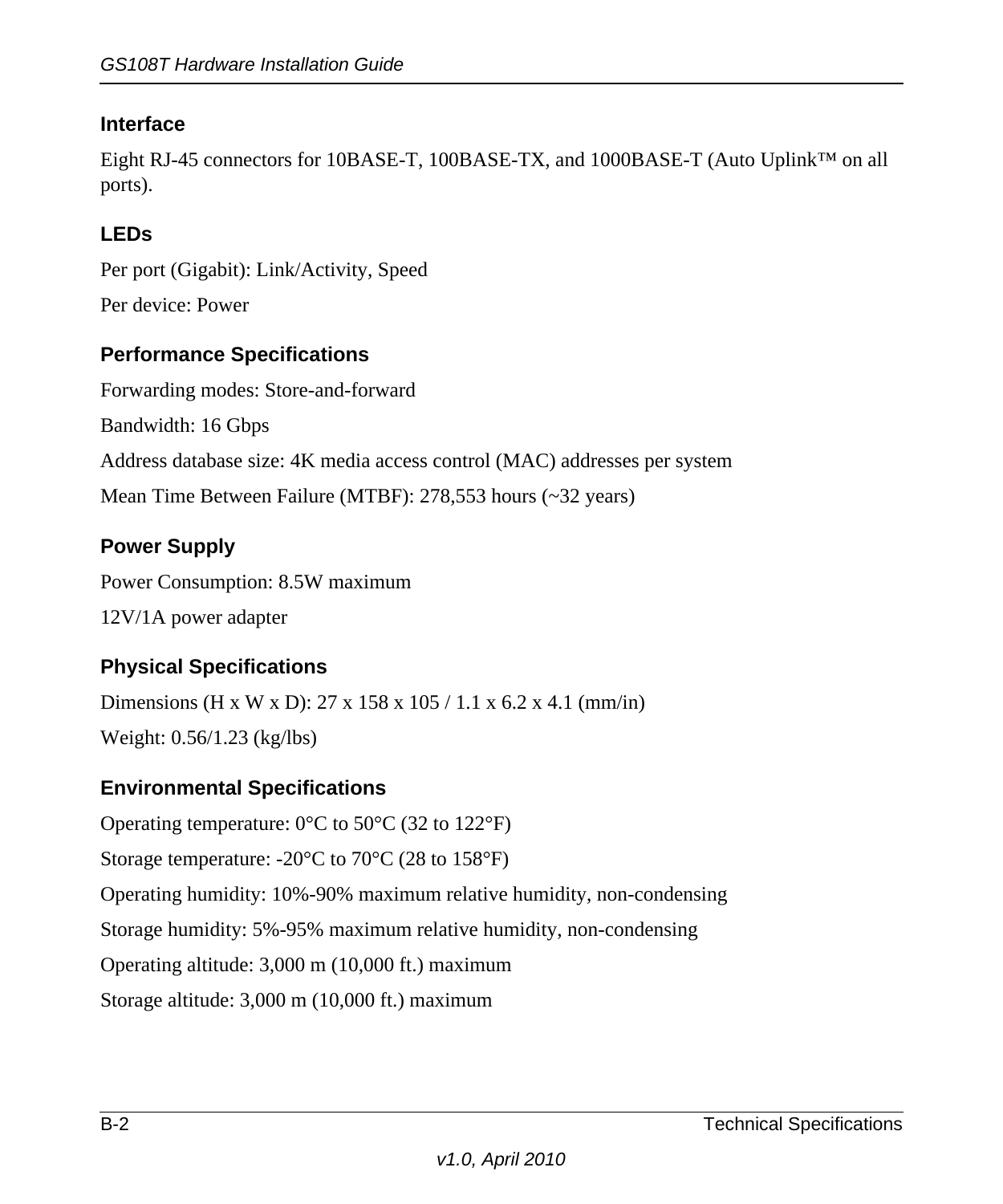### **Electromagnetic Emissions**

FCC Class B

CE mark, commercial

CE Class B, include EN55022 (CISPR 22) / 55024 / 50082-1

VCCI Class B

C-Tick

KCC

### **Safety**

CE mark, commercial UL listed (UL 1950)/cUL IEC950/EN60950 CB and CCC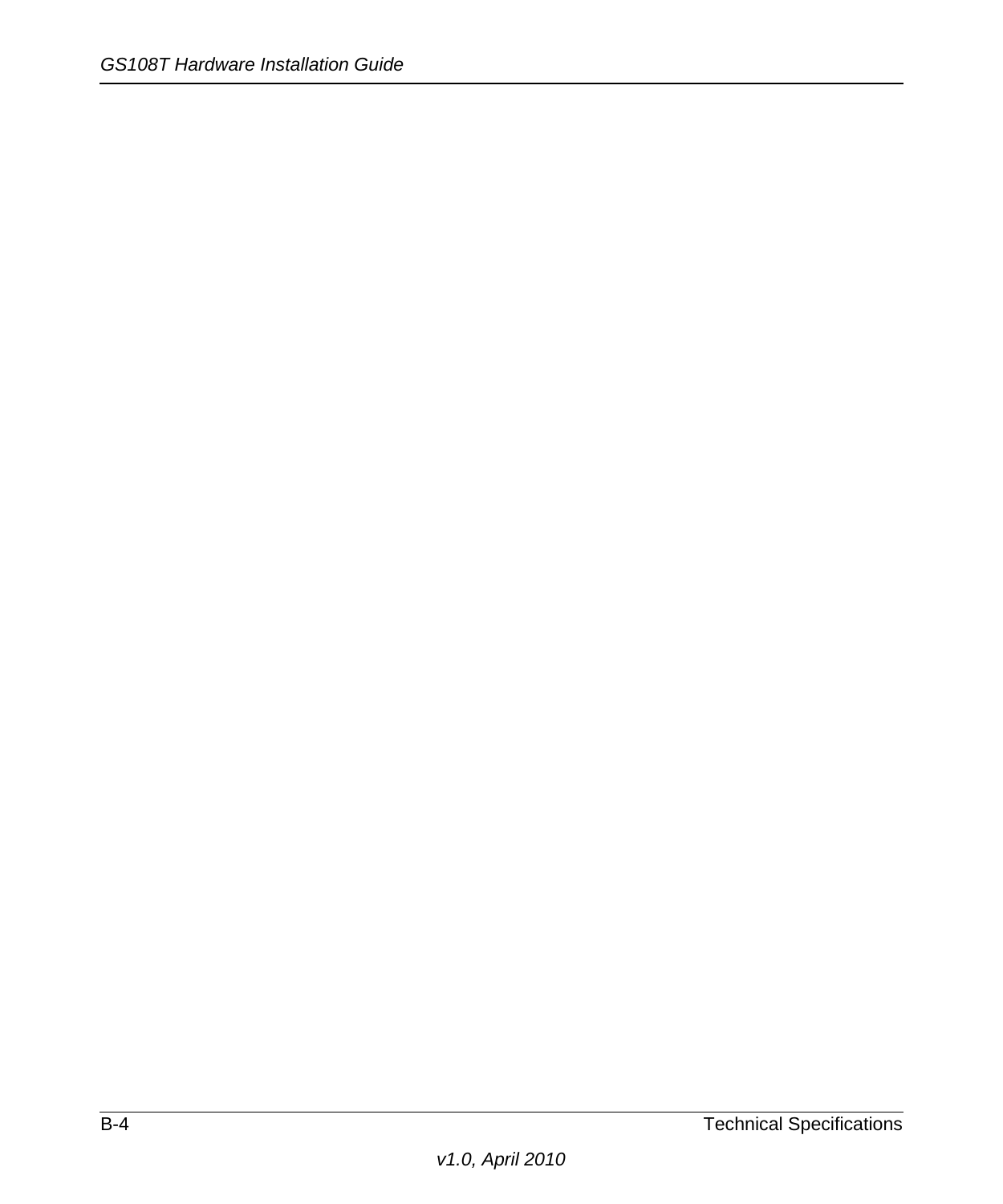## **Index**

## <span id="page-32-0"></span>**Numerics**

1000BASE-T *[1-2](#page-9-1)* 100BASE-TX *[1-2](#page-9-2)* 10BASE-T *[1-2](#page-9-3)* 8-pin *[2-3](#page-14-4)*

## **A**

Applying AC Power *[4-4](#page-21-3)* Auto Sensing *[1-2](#page-9-4)* Auto Uplink *[2-3](#page-14-5)* Auto-negotiating *[1-2](#page-9-5)* Auto-sensing *[2-3](#page-14-6)*

## **B**

Back-pressure *[1-2](#page-9-6)*

## **C**

Category 5 Unshielded Twisted-Pair *[1-2](#page-9-7)* Checking the Installation *[4-3](#page-20-3)* Class of Service *[1-1](#page-8-2)* Connecting Devices to the Switch *[4-3](#page-20-4)* Copper *[1-1](#page-8-3)* Crossover *[2-3](#page-14-7)*

## **D**

Default IP Address *[4-5](#page-22-1)* Default Reset Button *[2-1](#page-12-3)* Device Hardware Interfaces *[2-3](#page-14-8)* Duplex Mode *[2-3](#page-14-9)*

## **E**

Example of Desktop Switching *[3-1](#page-16-2)*

### **F**

Factory Default Button *[2-4](#page-15-2)* Factory Defaults *[2-1](#page-12-4)* Flat Surface *[4-2](#page-19-3)* Full-duplex *[1-2](#page-9-8)*

## **G**

Gigabit Ports *[1-1](#page-8-4)*

### **H**

High-speed Servers *[1-1](#page-8-5)*

## **I**

IEEE 802.3ab *[1-2](#page-9-9)* IEEE 802.3af *[1-2](#page-9-10)*, *[4-4](#page-21-4)* IEEE 802.3i *[1-2](#page-9-11)* IEEE 802.3u *[1-2](#page-9-12)* IEEE 802.3x *[1-2](#page-9-9)* IEEE Standards *[1-2](#page-9-13)* IEEE-compliant *[1-2](#page-9-14)* Installation Guide *[1-4](#page-11-0)* Installing the Switch *[4-2](#page-19-4)*

### **L**

LED Designations *[2-2](#page-13-3)* Low Latency *[1-2](#page-9-15)*